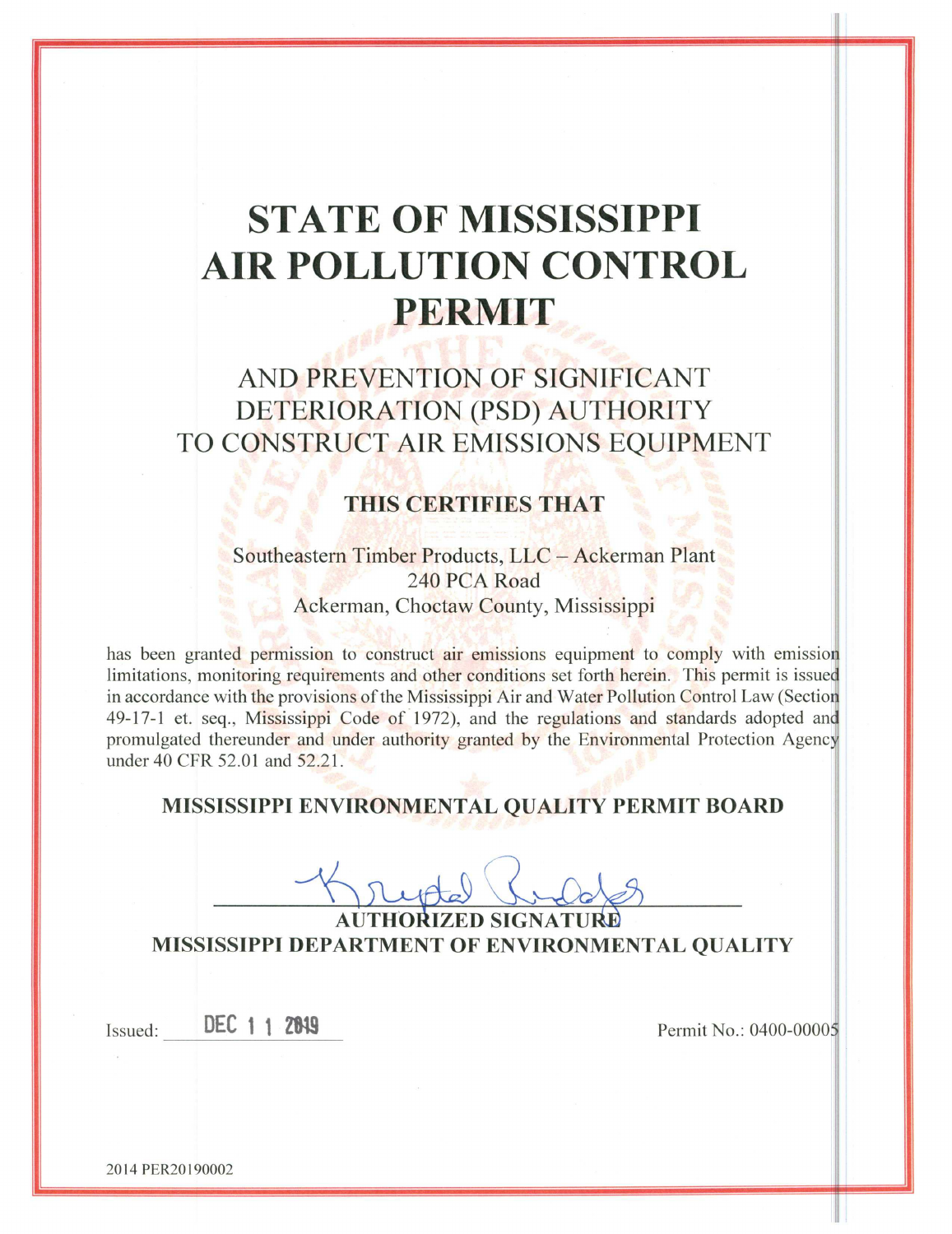# **SECTION 1**

#### **A. GENERAL CONDITIONS**

1. This permit is for air pollution control purposes only.

(Ref.: 11 Miss. Admin. Code Pt. 2, R. 2.1.D.)

2. Any activities not identified in the application are not authorized by this permit.

(Ref.: Miss. Code Ann. 49-17-29 1.b)

3. The knowing submittal of a permit application with false information may serve as the basis for the Permit Board to void the permit issued pursuant thereto or subject the applicant to penalties for operating without a valid permit pursuant to State Law.

(Ref.: 11 Miss. Admin. Code Pt. 2, R. 2.2.B.(5).)

4. It is the responsibility of the applicant / permittee to obtain all other approvals, permits, clearances, easements, agreements, etc., which may be required including, but not limited to, all required local government zoning approvals or permits.

(Ref.: 11 Miss. Admin. Code Pt. 2, R. 2.1.D.(6).)

5. The issuance of a permit does not release the permittee from liability for constructing or operating air emissions equipment in violation of any applicable statute, rule, or regulation of state or federal environmental authorities.

(Ref.: 11 Miss. Admin. Code Pt. 2, R. 2.2.B.(7).)

6. It shall not be a defense for a permittee in an enforcement action that it would have been necessary to halt or reduce the permitted activity in order to maintain compliance with the conditions of the permit, unless halting or reducing activity would create an imminent and substantial endangerment threatening the public health and safety of the lives and property of the people of this state.

(Ref.: 11 Miss. Admin. Code Pt. 2, R. 2.2.B.(15)(a).)

7. The permit and/or any part thereof may be modified, revoked, reopened, and reissued, or terminated for cause. Sufficient cause for a permit to be reopened shall exist when an air emissions stationary source becomes subject to Title V. The filing of a request by the permittee for a permit modification, revocation and reissuance, or termination, or of a notification of planned changes or anticipated noncompliance does not stay any permit condition.

(Ref.: 11 Miss. Admin. Code Pt. 2, R. 2.2.B.(15)(b).)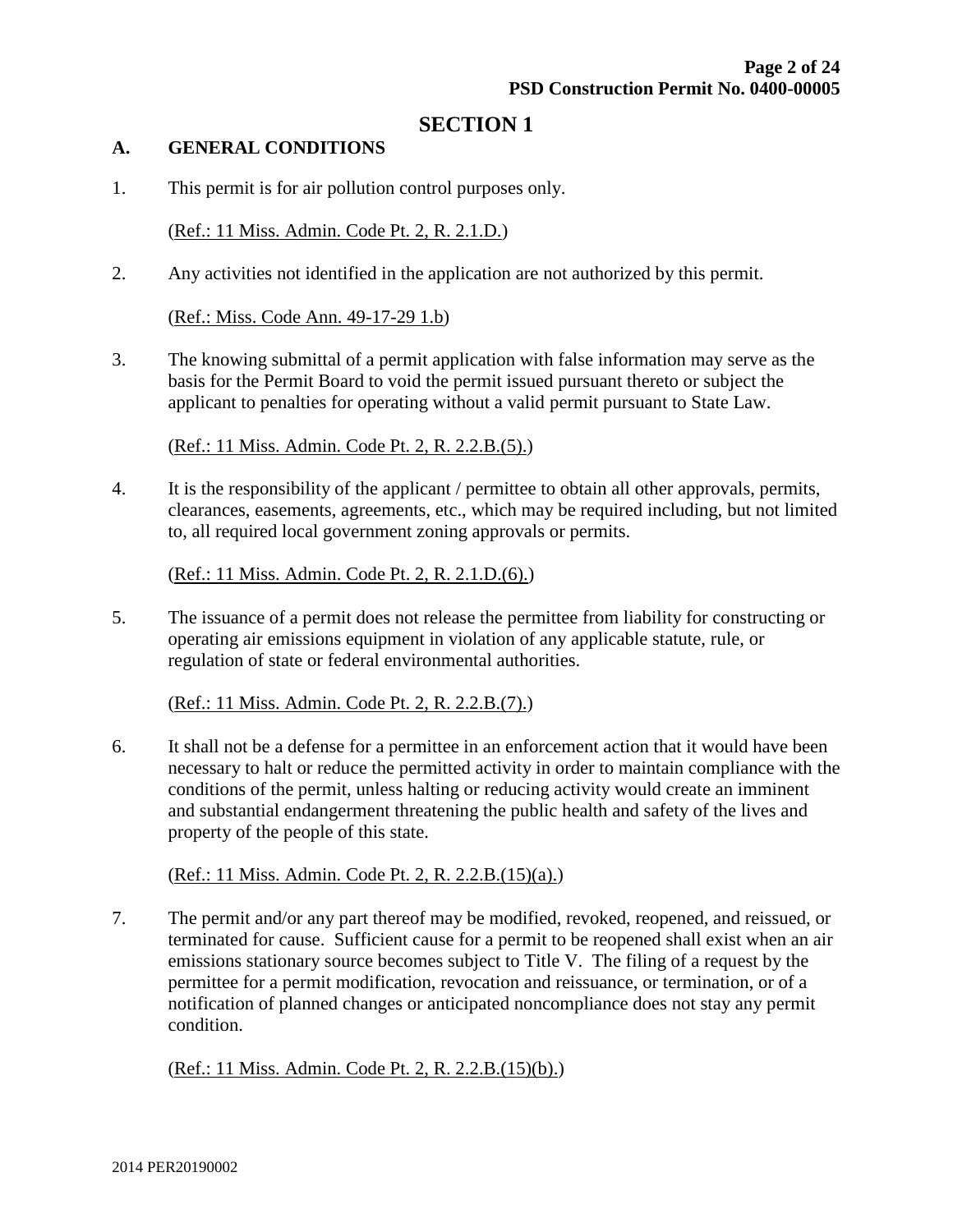8. The permit does not convey any property rights of any sort, or any exclusive privilege.

#### (Ref.: 11 Miss. Admin. Code Pt. 2, R. 2.2.B.(15)(c).)

9. The permittee shall furnish to the DEQ within a reasonable time any information the DEQ may request in writing to determine whether cause exists for modifying, revoking and reissuing, or terminating the permit or to determine compliance with the permit. Upon request, the permittee shall also furnish to the DEQ copies of records required to be kept by the permit or, for information claimed to be confidential, the permittee shall furnish such records to the DEQ along with a claim of confidentiality. The permittee may furnish such records directly to the Administrator along with a claim of confidentiality.

#### (Ref.: 11 Miss. Admin. Code Pt. 2, R. 2.2.B.(15)(d).)

10. *Design and Construction Requirements*: The stationary source shall be designed and constructed so as to operate without causing a violation of an Applicable Rules and Regulations, without interfering with the attainment and maintenance of State and National Ambient Air Quality Standards (NAAQS), and such that the emission of air toxics does not result in an ambient concentration sufficient to adversely affect human health and well-being or unreasonably and adversely affect plant or animal life beyond the stationary source boundaries.

#### (Ref.: 11 Miss. Admin. Code Pt. 2, R. 2.5.A.)

11. *Solids Removal*: The necessary facilities shall be constructed to prevent any wastes or other products or substances to be placed in a location where they are likely to cause pollution of the air or waters of the State without the proper environmental permits.

#### (Ref.: Miss. Code Ann. 49-17-29(1) and (2))

12. *General Nuisances*: The permittee shall not cause or allow the emission of particles or any contaminants in sufficient amounts or of such duration from any process as to be injurious to humans, animals, plants, or property, or to be a public nuisance, or create a condition of air pollution.

Additionally, the permittee shall not cause the handling, transporting, or storage of any material in a manner, which allows or may allow unnecessary amounts of particulate matter to become airborne.

When dust, fumes, gases, mist, odorous matter, vapors, or any combination thereof escape from a building or equipment in such a manner and amount as to cause a nuisance to property other than that from which it originated or to violate any other provision of this regulation, the MDEQ may order such corrected in a way that all air and gases or air and gas-borne material leaving the building or equipment are controlled or removed prior to discharge to the open air.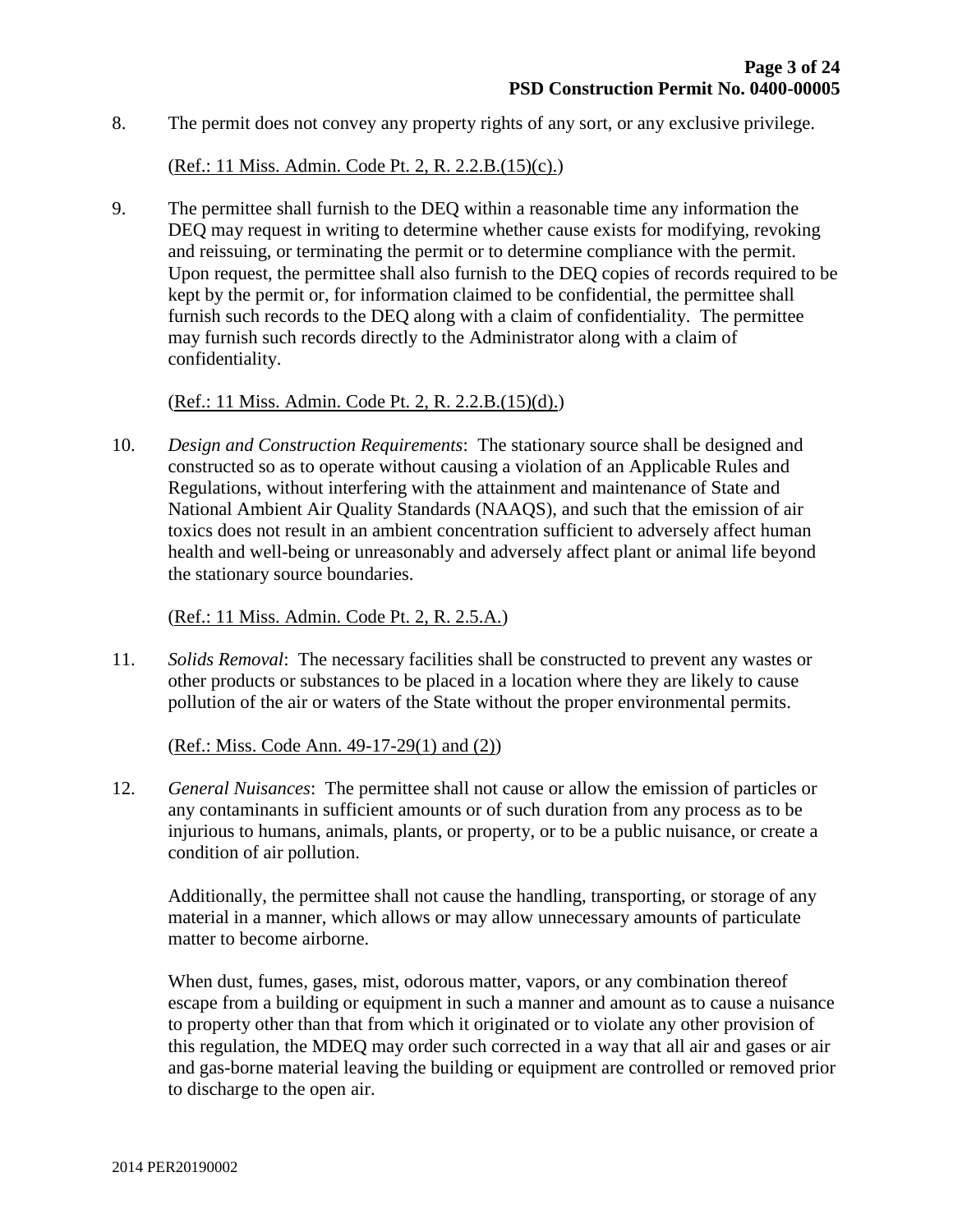#### (Ref.: 11 Miss. Admin. Code Pt. 2, R. 1.3.C.)

- 13. Except as otherwise specified herein, the permittee shall be subject to the following provisions with respect to upsets, startups, and shutdowns.
	- (a) Upsets (as defined in 11 Miss. Admin. Code Pt. 2, R. 1.2.):
		- (1) For an upset, the Commission may pursue an enforcement action for noncompliance with an emission standard or other requirement of an applicable rule, regulation, or permit. In determining whether to pursue enforcement action, and/or the appropriate enforcement action to take, the Commission may consider whether the source has demonstrated through properly signed contemporaneous operating logs or other relevant evidence the following:
			- (i) An upset occurred and that the source can identify the cause(s) of the upset;
			- (ii) The source was at the time being properly operated;
			- (iii) During the upset the source took all reasonable steps to minimize levels of emissions that exceeded the emission standard or other requirement of an applicable rule, regulation, or permit;
			- (iv) That within five (5) working days of the time the upset began, the source submitted a written report to the Department describing the upset, the steps taken to mitigate excess emissions or any other noncompliance, and the corrective actions taken and;
			- (v) That as soon as practicable but no later than twenty-four (24) hours of becoming aware of an upset that caused an immediate adverse impact to human health or the environment beyond the source boundary or caused a general nuisance to the public, the source provided notification to the Department.
		- (2) In any enforcement proceeding by the Commission, the source seeking to establish the occurrence of an upset has the burden of proof.
		- (3) This provision is in addition to any upset provision contained in any applicable requirement.
		- (4) These upset provisions apply only to enforcement actions by the Commission and are not intended to prohibit EPA or third-party enforcement actions.
	- (b) Start-ups and Shutdowns (as defined in 11 Miss. Admin. Code Pt. 2, R. 1.2.):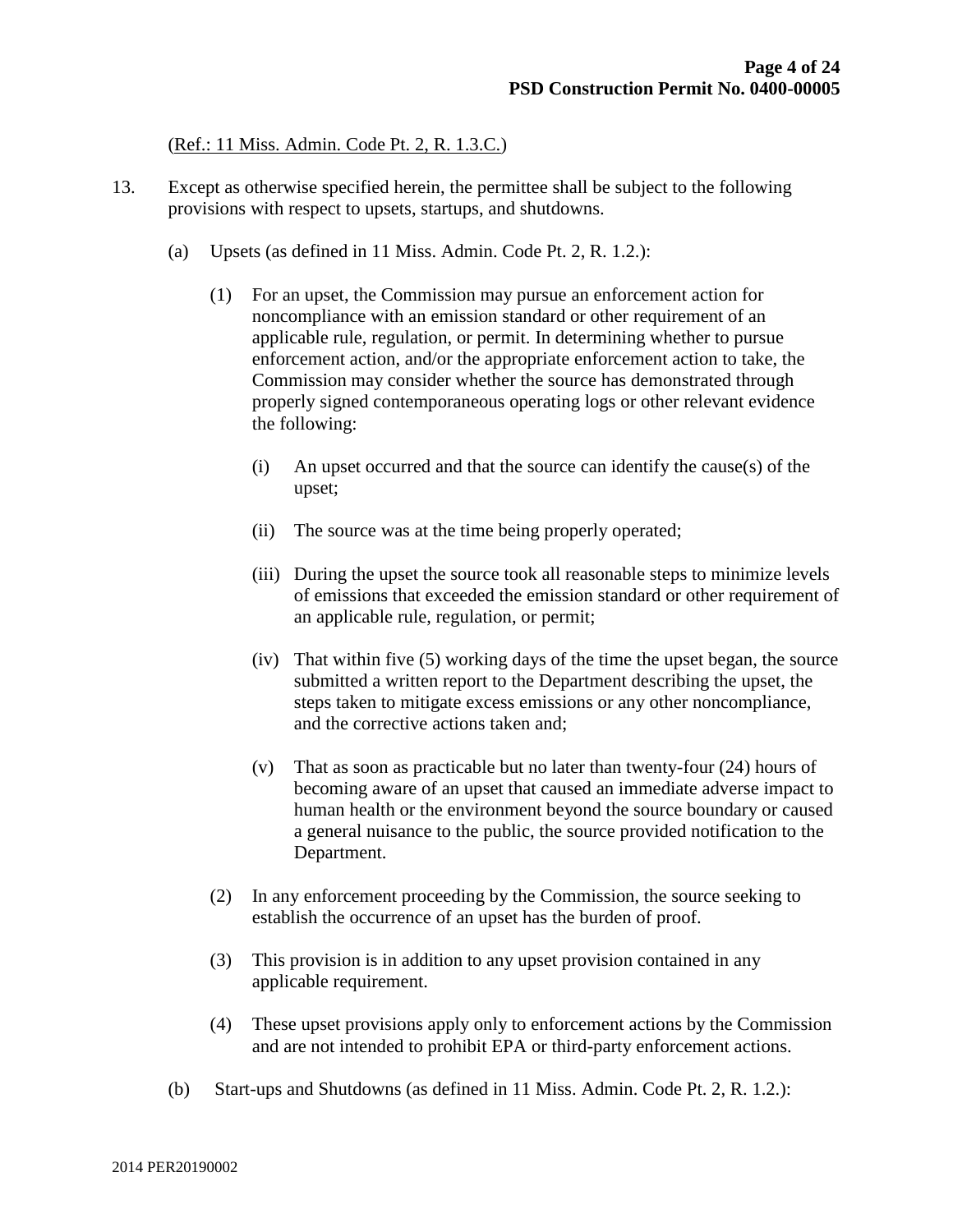- (1) Start-ups and shutdowns are part of normal source operation. Emission limitations apply during start-ups and shutdowns unless source specific emission limitations or work practice standards for start-ups and shutdowns are defined by an applicable rule, regulation, or permit.
- (2) Where the source is unable to comply with existing emission limitations established under the State Implementation Plan (SIP) and defined in this Mississippi Administrative Code, Title 11, Part 2, Chapter 1, the Department will consider establishing source specific emission limitations or work practice standards for start-ups and shutdowns. Source-specific emission limitations or work practice standards established for start-ups and shutdowns are subject to the requirements prescribed in Mississippi Administrative Code, Title 11, Part 2, Chapter 1, Rule 1.10.B.(2)(a) through (e).
- (3) Where an upset as defined in Rule 1.2 occurs during start-up or shutdown, see the upset requirements above.

(Ref.: 11 Miss. Admin. Code Pt. 2, R. 1.10.)

14. *Fugitive Dust Emissions from Construction Activities*: The construction of the stationary source shall be performed in such a manner so as to reduce fugitive dust emissions from construction activities to a minimum.

(Ref.: 11 Miss. Admin. Code Pt. 2, R. 2.5.A.(4).)

- 15. *Right of Entry*: The permittee shall allow the Mississippi Department of Environmental Quality Office of Pollution Control and the Mississippi Environmental Quality Permit Board and/or their representatives upon presentation of credentials:
	- (a) To enter upon the permittee's premises where an air emission source is located or in which any records are required to be kept under the terms and conditions of this permit; and
	- (b) At reasonable times to have access to and copy any records required to be kept under the terms and conditions of this permit; to inspect any monitoring equipment or monitoring method required in this permit; and to sample any air emissions.

### (Ref.: Miss. Code Ann. 49-17-21)

- 16. *Permit Modification or Revocation*: After notice and opportunity for a hearing, the Permit Board may modify the permit or revoke it in whole or in part for good cause shown including, but not limited to:
	- (a) Persistent violation of any of the terms or conditions of this permit;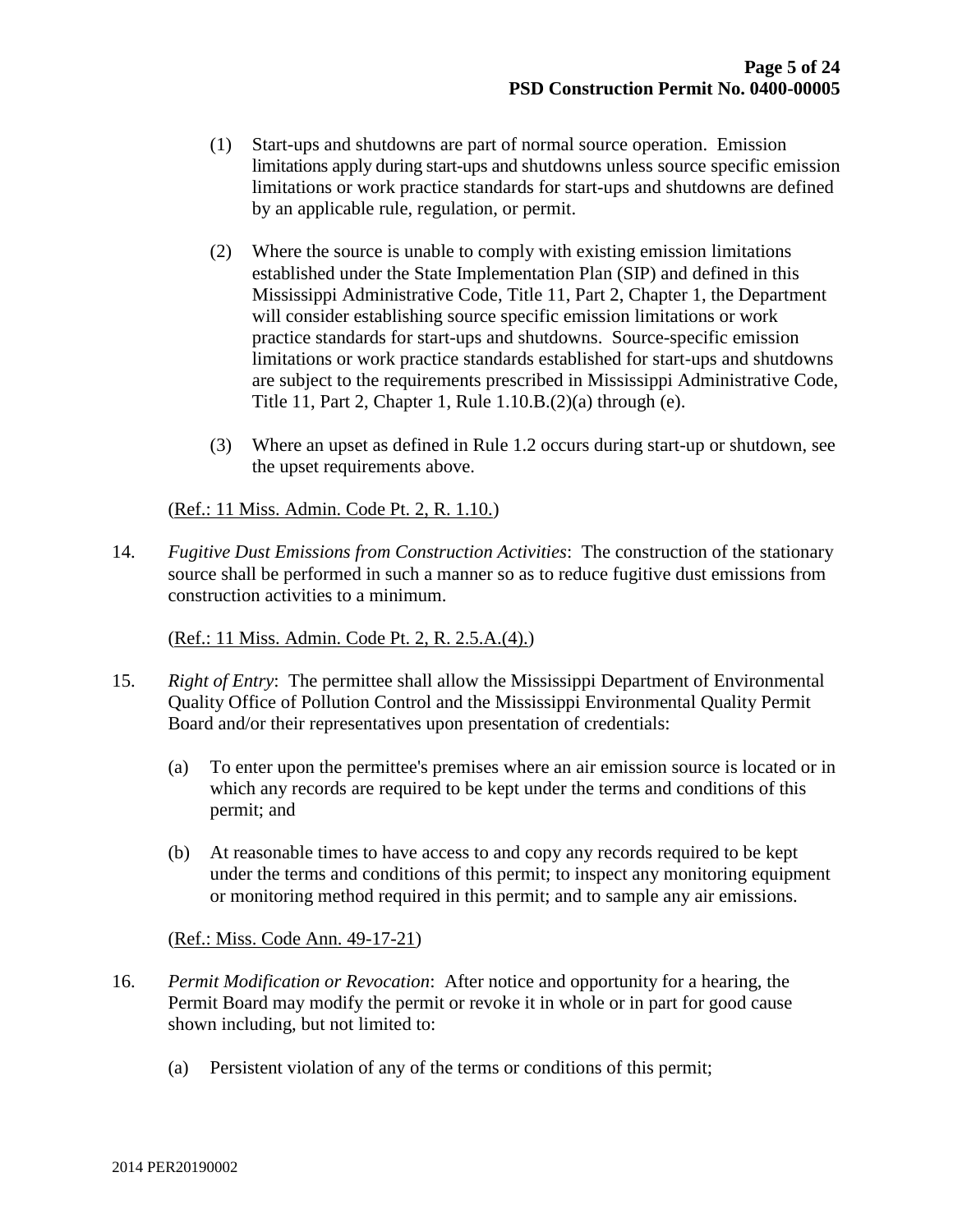- (b) Obtaining this permit by misrepresentation or failure to disclose fully all relevant facts; or
- (c) A change in federal, state, or local laws or regulations that require either a temporary or permanent reduction or elimination of previously authorized air emission.

(Ref.: 11 Miss. Admin. Code Pt. 2, R. 2.2.C.)

17. *Public Record and Confidential Information*: Except for data determined to be confidential under the Mississippi Air & Water Pollution Control Law, all reports prepared in accordance with the terms of this permit shall be available for public inspection at the offices of the Mississippi Department of Environmental Quality, Office of Pollution Control.

(Ref.: Miss. Code Ann. 49-17-39)

18. *Permit Transfer*: This permit shall not be transferred except upon approval of the Permit Board.

(Ref.: 11 Miss. Admin. Code Pt. 2, R. 2.16.B.)

19. *Severability*: The provisions of this permit are severable. If any provision of the permit, or the application of any provision of the permit to any circumstances, is challenged or held invalid, the validity of the remaining permit provisions and/or portions thereof or their application to other persons or sets of circumstances, shall not be affected thereby.

(Ref.: 11 Miss. Admin. Code Pt. 2, R. 2.1.D.(7).)

20. Permit *Expiration*: The permit to construct will expire if construction does not begin within eighteen (18) months from the date of issuance or if construction is suspended for 18 months or more.

(Ref.: 11 Miss. Admin. Code Pt. 2, R. 2.5.C.(1).)

21. *Certification of Construction*: A new stationary source issued a Permit to Construct cannot begin operation until certification of construction by the permittee.

(Ref.: 11 Miss. Admin. Code Pt. 2, R. 2.5.D.(3).)

*22. Beginning Operation*: Except as prohibited in Condition 24 of Section 1 – General Conditions, after certification of construction by the permittee, the Permit to Construct shall be deemed to satisfy the requirement for a permit to operate until the date the application for issuance or modification of the Title V Operating Permit or the application for issuance or modification of the State Permit to Operate (whichever is applicable) is due. This provision is not applicable to a source excluded from the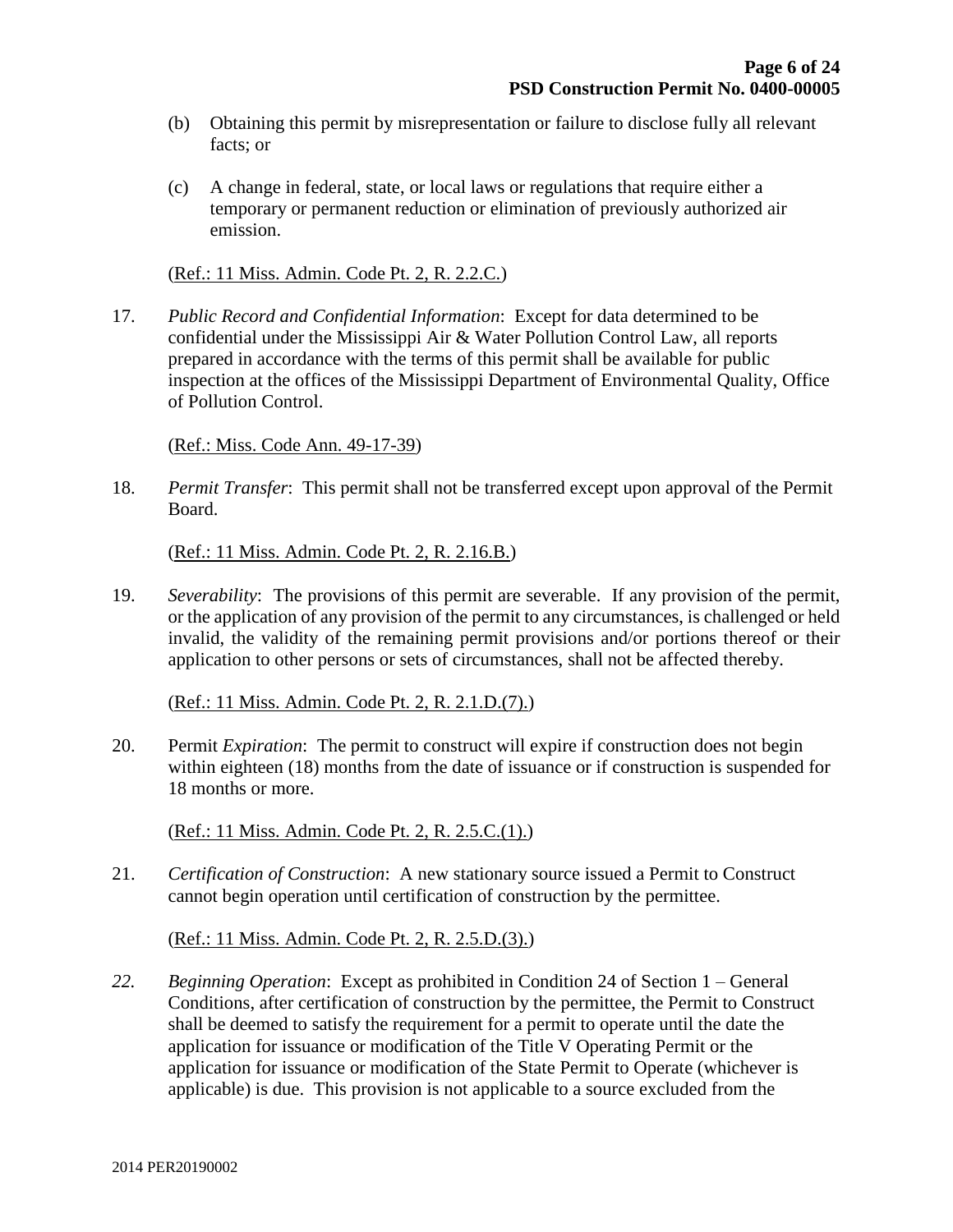requirement for a permit to operate as provided by Mississippi Administrative Code, Title 11, Part 2, Chapter 2, Rule 2.13.G.

(Ref.: 11 Miss. Admin. Code Pt. 2, R. 2.5.D.(4).)

23. *Application for a Permit to Operate*: Except as otherwise specified in Condition 24 of Section 1 – General Conditions, the application for issuance or modification of the State Permit to Operate or the Title V Operating Permit (whichever is applicable) is due twelve (12) months after beginning operation or such earlier date or time as specified in the Permit to Construct. The Permit Board may specify an earlier date or time for submittal of the application. Beginning operation will be assumed to occur upon certification of construction unless the permittee specifies differently in writing.

(Ref.: 11 Miss. Admin. Code Pt. 2, R. 2.5.D.(5).)

24. *Operating Under a Permit to Construct*: Except as otherwise specified in Condition 24 of Section 1 – General Conditions, upon submittal of a timely and complete application for issuance or modification of a State Permit to Operate or a Title V Operating Permit (whichever is applicable), the applicant may continue to operate under the terms and conditions of the Permit to Construct and in compliance with the submitted application until the Permit Board issues, modifies, or denies the Permit to Operate.

(Ref.: 11 Miss. Admin. Code Pt. 2, R. 2.5.D.(6).)

25. *Application Requirements for a Permit to Operate for Moderate Modifications*: For moderate modifications that require contemporaneous enforceable emissions reductions from more than one (1) emission point in order to "*net*" out of Prevention Significant Deterioration (PSD) / New Source Review (NSR), the applicable Title V Operating Permit to Operate or State Permit to Operate must be modified prior to beginning operation of the modified facilities.

(Ref.: 11 Miss. Admin. Code Pt. 2, R. 2.5.D.(7).)

26. *General Duty*: All air emission equipment shall be operated as efficiently as possible to minimize the emission of air contaminants.

(Ref.: 11 Miss. Admin. Code Pt. 2, R. 2.2.B.(10).)

- 27. *Compliance Testing*: Regarding compliance testing (as applicable):
	- (a) The results of any emissions sampling and analysis shall be expressed both in units consistent with the standards set forth in any Applicable Rules and Regulations or this permit and in units of mass per time.
	- (b) Compliance testing will be performed at the expense of the permittee.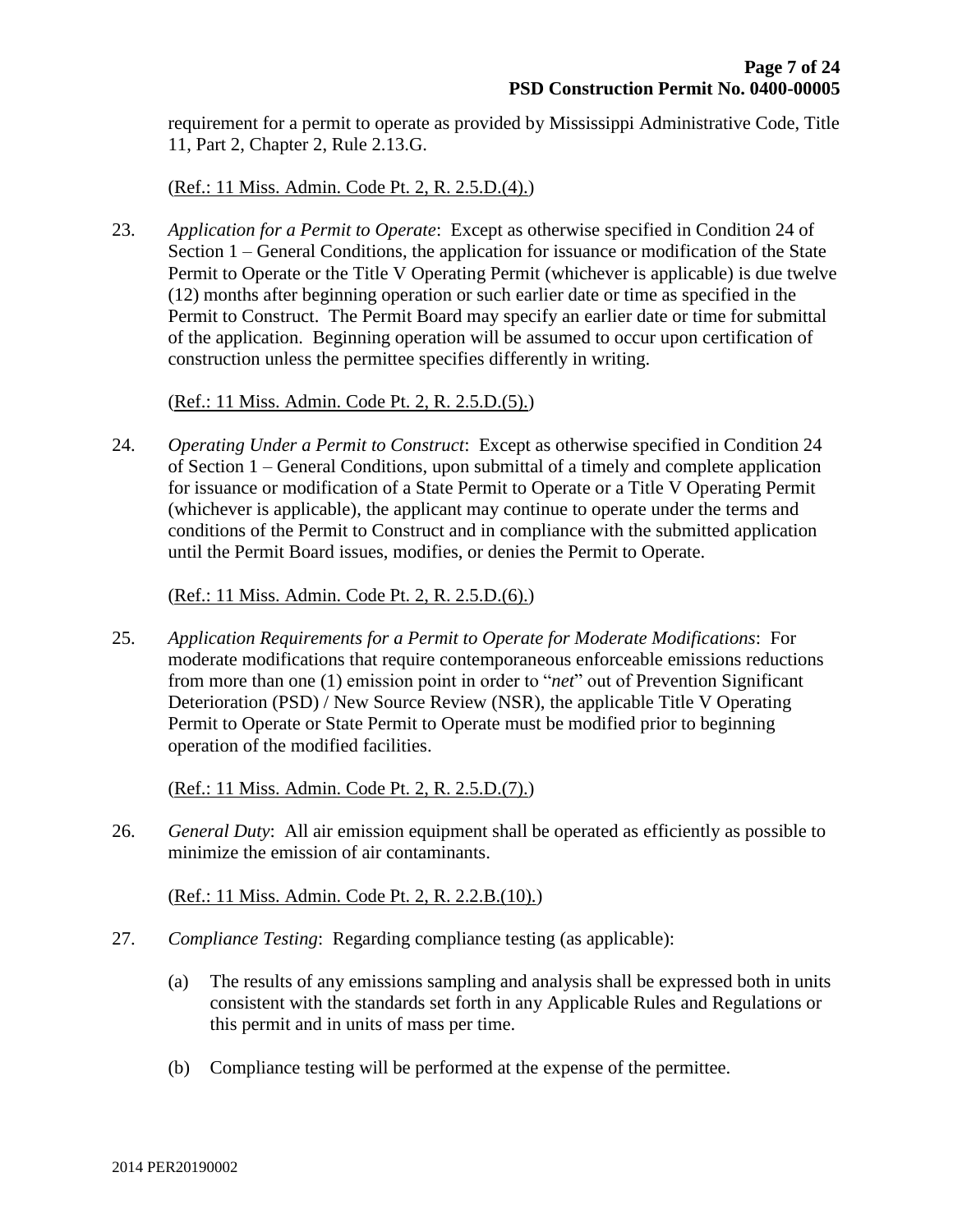- (c) Each emission sampling and analysis report shall include but not be limited to the following:
	- (1) Detailed description of testing procedures;
	- (2) Sample calculation(s);
	- (3) Results; and
	- (4) Comparison of results to all Applicable Rules and Regulations and to emission limitations in the permit.

(Ref.: 11 Miss. Admin. Code Pt. 2, R. 2.6.B.(3), (4), & (6).)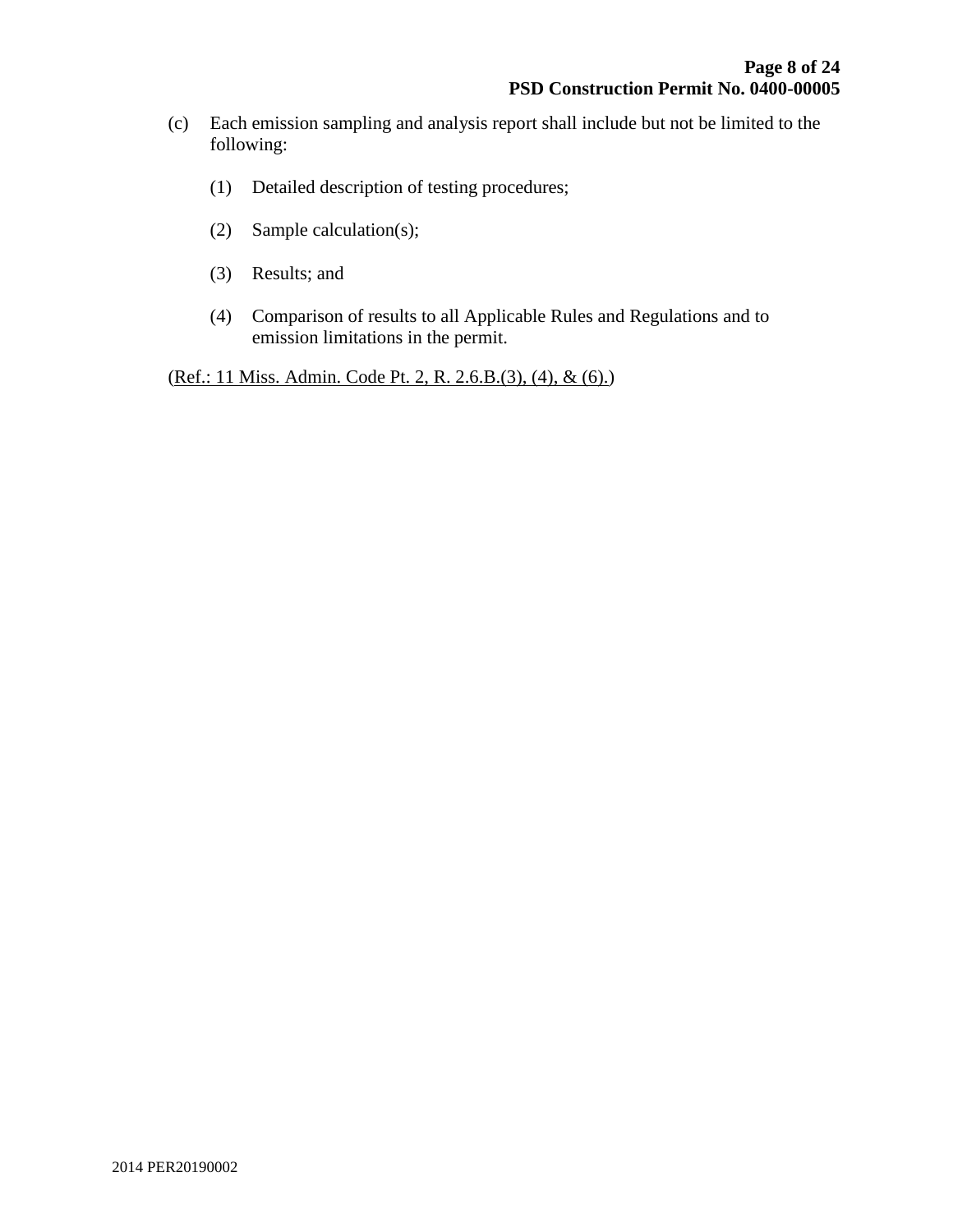### **B. GENERAL NOTIFICATION REQUIREMENTS**

1. The Permit Board shall be promptly notified in writing of any change in construction from the previously approved plans and specifications or permit. If the Permit Board determines the changes are substantial, it may require the submission of a new application to construct with "*as built*" plans and specifications. Notwithstanding any provision herein to the contrary, the acceptance of an "*as built*" application shall not constitute a waiver of the right to seek compliance penalties pursuant to State Law.

(Ref.: 11 Miss. Admin. Code Pt. 2, R. 2.5.D.(2).)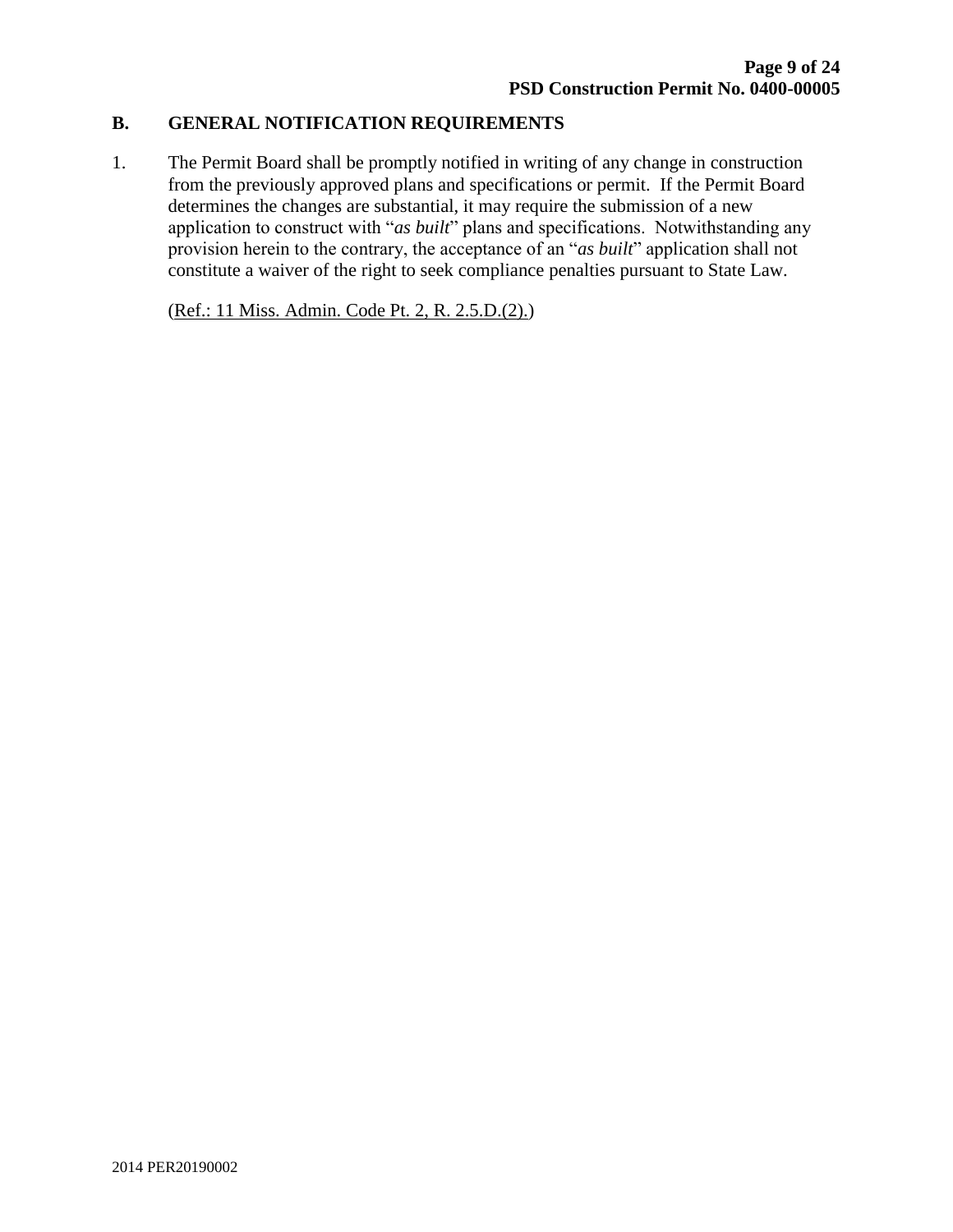# **SECTION 2 EMISSION POINT DESCRIPTION**

The permittee is authorized to construct and operate, upon certification of construction completed, air emissions equipment as described in the following table:

| <b>EMISSION</b><br><b>POINT</b> | <b>DESCRIPTION</b>                                                                                                                                                                                         |
|---------------------------------|------------------------------------------------------------------------------------------------------------------------------------------------------------------------------------------------------------|
| $AA-000$                        | Facility-Wide (Southeastern Timber Products, LLC – Ackerman Plant)                                                                                                                                         |
| $AA-011$                        | No. 4 Continuous Direct-Fired Lumber Drying Kiln (CDK-4) [equipped with 36 MMBTU / hour<br>wood waste-fired sloped-grate gasifier, an abort stack, and a hood-type structure on either end of<br>the kiln] |
| $AA-012$                        | No. 5 Continuous Direct-Fired Lumber Drying Kiln (CDK-5) [equipped with 36 MMBTU / hour<br>wood waste-fired sloped-grate gasifier, an abort stack, and a hood-type structure on either end of<br>the kiln] |
| $AA-013$                        | CDK-4 Fuel Bin Cyclone [transfers green sawdust from sawmill area to Green Fuel Bin for<br>$CDK-4$ ]                                                                                                       |
| $AA-014$                        | CDK-5 Fuel Bin Cyclone [transfers green sawdust from sawmill area to Green Fuel Bin for<br>$CDK-5$ ]                                                                                                       |
| $AA-020$                        | Haul Roads                                                                                                                                                                                                 |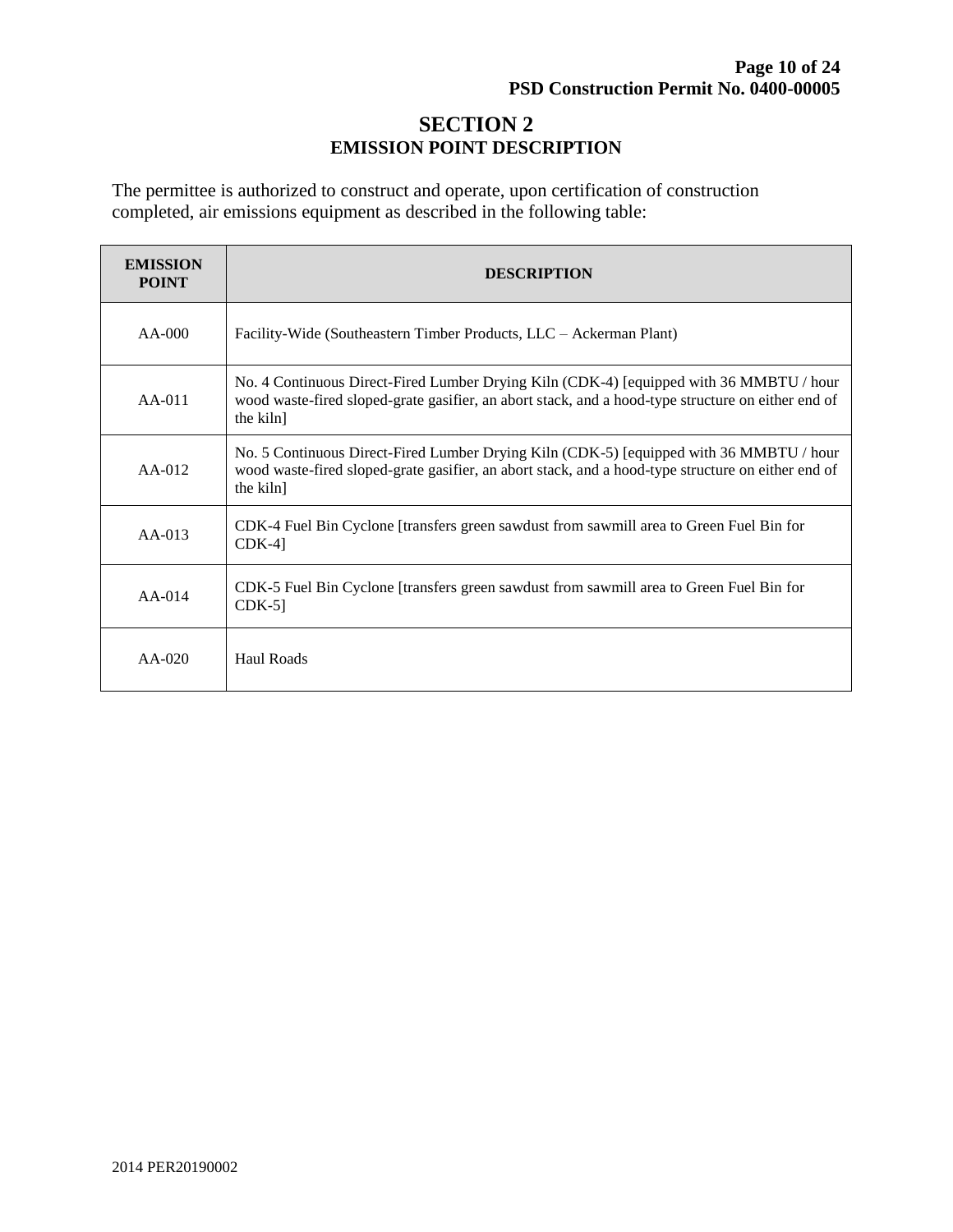# **SECTION 3 EMISSION LIMITATIONS AND STANDARDS**

| <b>Emission</b><br>Point(s)          | <b>Applicable Requirement(s)</b>                                                                                                                                                                     | <b>Condition</b><br><b>Number</b> | Pollutant(s) /<br>Parameter(s)                          | Limitation(s) / Standard(s)                                                             |
|--------------------------------------|------------------------------------------------------------------------------------------------------------------------------------------------------------------------------------------------------|-----------------------------------|---------------------------------------------------------|-----------------------------------------------------------------------------------------|
| AA-002<br>AA-003<br>AA-004<br>AA-007 | Federally Enforceable PSD<br><b>Construction Permit Issued as</b><br>Specified Herein<br>11 Miss. Admin. Code Pt. 2,<br>R. 2.2.B.(10).                                                               | 3.1                               | <b>VOCs</b><br><b>HAPs</b><br>$PM / PM_{10} / PM_{2.5}$ | <b>Existing Process Unit Decommission</b><br>Requirements                               |
| AA-011<br>through<br>$AA-014$        | Federally Enforceable PSD<br><b>Construction Permit Issued as</b><br>Specified Herein<br>11 Miss. Admin. Code Pt. 2,<br>R. 2.2.B.(10).                                                               | 3.2                               | <b>VOCs</b><br><b>HAPs</b><br>$PM / PM_{10} / PM_{2.5}$ | New Process Unit Shakedown<br>Requirements                                              |
|                                      | 11 Miss. Admin. Code Pt. 2.<br>R. 1.3.A.                                                                                                                                                             | 3.3                               |                                                         | 40%                                                                                     |
|                                      | 11 Miss. Admin. Code Pt. 2.<br>R. 1.3.B.                                                                                                                                                             | 3.4                               | Opacity                                                 |                                                                                         |
|                                      | 11 Miss. Admin. Code Pt. 2,<br>R. 1.3.F.(1).                                                                                                                                                         | 3.5                               | <b>PM</b><br>(filterable only)                          | $E = 4.1 (p^{0.67})$                                                                    |
| AA-011<br>AA-012                     | 40 CFR Part 63, Subpart<br>DDDD - National Emission<br>Standards for Hazardous Air<br>Pollutants: Plywood and<br><b>Composite Wood Products</b><br>40 CFR 63.2231(a) and (b);<br><b>Subpart DDDD</b> | 3.6                               | <b>HAPs</b>                                             | Applicability                                                                           |
|                                      | 11 Miss. Admin. Code Pt. 2,<br>R. 1.4.B.(1).                                                                                                                                                         | 3.7                               | SO <sub>2</sub>                                         | 500 ppm (by volume)                                                                     |
|                                      | Federally Enforceable PSD<br><b>Construction Permit Issued as</b><br>Specified Herein<br>11 Miss. Admin. Code Pt. 2,<br>R. 2.2.B.(10).                                                               | 3.8                               | <b>Fuel Restriction</b>                                 | Uncontaminated Wood Residue Only                                                        |
|                                      | Federally Enforceable PSD<br><b>Construction Permit Issued as</b><br>Specified Herein<br>11 Miss. Admin. Code Pt. 2,<br>Ch. 5.<br>(PSD BACT Standard)                                                | 3.9                               | <b>VOCs</b>                                             | Install, Operate, Calibrate, and Maintain<br>According to Manufacturer's Specifications |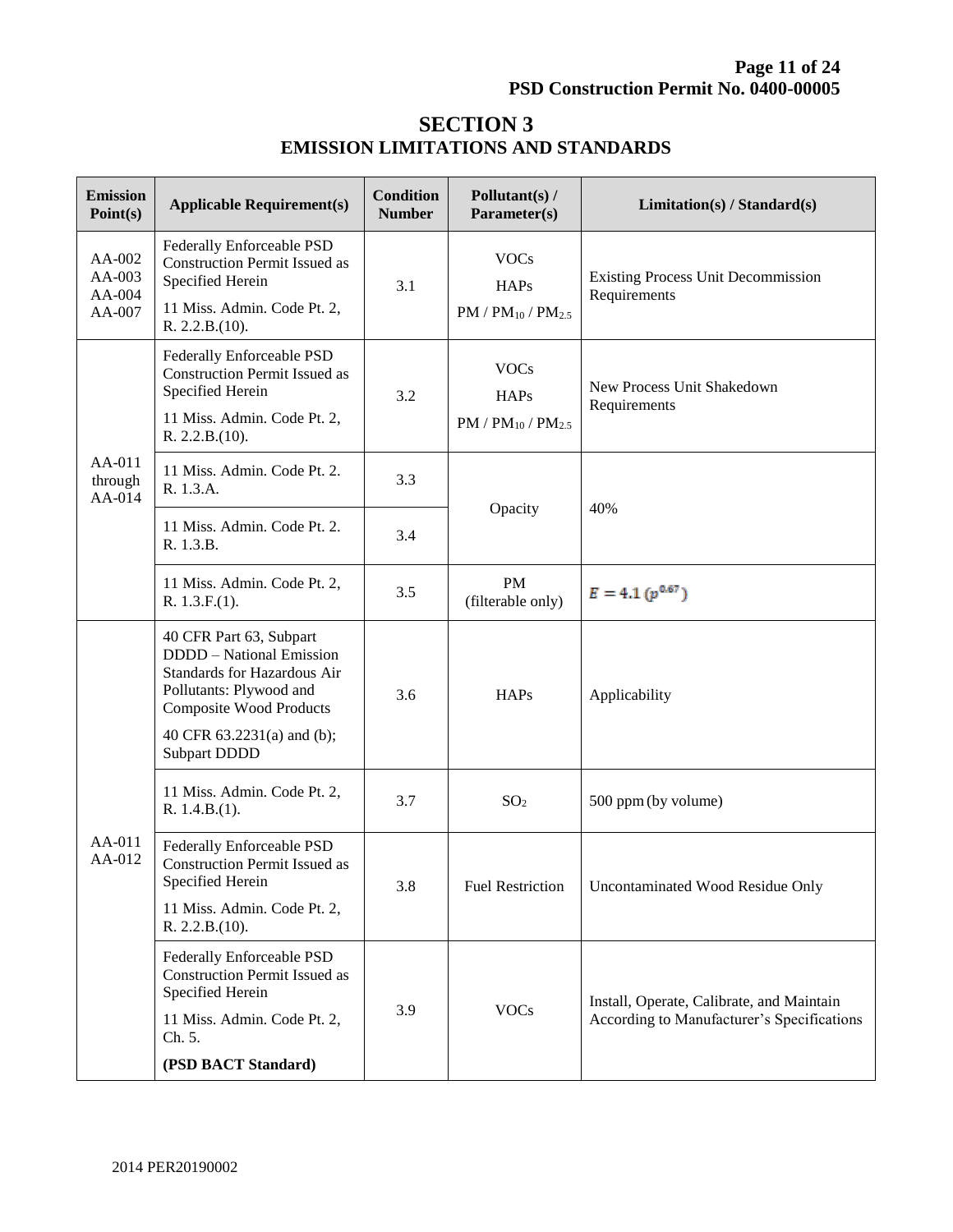**Page 12 of 24 PSD Construction Permit No. 0400-00005**

| <b>Emission</b><br>Point(s) | <b>Applicable Requirement(s)</b>                                                                                              | <b>Condition</b><br><b>Number</b> | Pollutant(s) /<br>Parameter(s)   | Limitation(s) / Standard(s)                                                             |
|-----------------------------|-------------------------------------------------------------------------------------------------------------------------------|-----------------------------------|----------------------------------|-----------------------------------------------------------------------------------------|
| $AA-011$<br>$AA-012$        | Federally Enforceable PSD<br><b>Construction Permit Issued as</b><br>Specified Herein<br>11 Miss. Admin. Code Pt. 2,<br>Ch. 5 | 3.10                              | <b>VOCs</b>                      | 4.74 pounds per MBF (for Each Kiln)<br>568.80 tpy (for Combined Kilns; Rolling          |
|                             |                                                                                                                               |                                   |                                  | 12-Month Period)                                                                        |
|                             |                                                                                                                               | 3.11                              | Dried Lumber<br>Throughput       | 240 MMBF per Year (for Combined Kilns;<br>Rolling 12-Month Period)                      |
|                             | (PSD BACT Limits)                                                                                                             | 3.12                              | <b>Final Moisture</b><br>Content | $>12\%$                                                                                 |
| $AA-013$<br>$AA-014$        | Federally Enforceable PSD<br><b>Construction Permit Issued as</b><br>Specified Herein                                         | 3.13                              | $PM / PM_{10} / PM_{25}$         | Install, Operate, Calibrate, and Maintain<br>According to Manufacturer's Specifications |
|                             | 11 Miss. Admin. Code Pt. 2,<br>R. 2.2.B.(10).                                                                                 |                                   |                                  |                                                                                         |
| $AA-020$                    | Federally Enforceable PSD<br><b>Construction Permit Issued as</b>                                                             | 3.14                              | <b>PM</b>                        | <b>Emissions Control Requirement</b>                                                    |
|                             | Specified Herein<br>11 Miss. Admin. Code Pt. 2,                                                                               |                                   |                                  |                                                                                         |
|                             | R. 2.2.B.(10).                                                                                                                |                                   |                                  |                                                                                         |
|                             | (PSD Avoidance Limit)                                                                                                         |                                   |                                  |                                                                                         |

3.1 For Emission Points AA-002 through AA-004 and AA-007 (Batch Direct-Fired Kilns and Fuel Bin Cyclones), the permittee shall decommission the two (2) batch direct-fired lumber drying kilns and the two (2) existing dry shavings fuel bin cyclones no later than thirty (30) days after completing the respective shakedown for the No. 4 and No. 5 continuous direct-fired lumber drying kilns (i.e. Emission Points AA-011 and AA-012).

(Ref.: Federally Enforceable PSD Construction Permit Issued as Specified Herein and 11 Miss. Admin. Code Pt. 2, R. 2.2.B.(10).)

3.2 For Emission Points AA-011 through AA-014 (Continuous Direct-Fired Kilns and Fuel Bin Cyclones), the permittee may execute a shakedown of the noted continuous directfired lumber drying kilns and fuel bin cyclones that shall not exceed more than one hundred eighty (180) days after the start-up of each process unit.

For the purpose of this permit, "*shakedown*" shall be defined as the period beginning with start-up and ending no later than the successful completion of performance testing (as applicable), during which the permittee may conduct operational and contractual testing / tuning to ensure the safe, efficient, and reliable operation of the new kilns and cyclones.

A process unit shall be considered operational after completion of the shakedown period.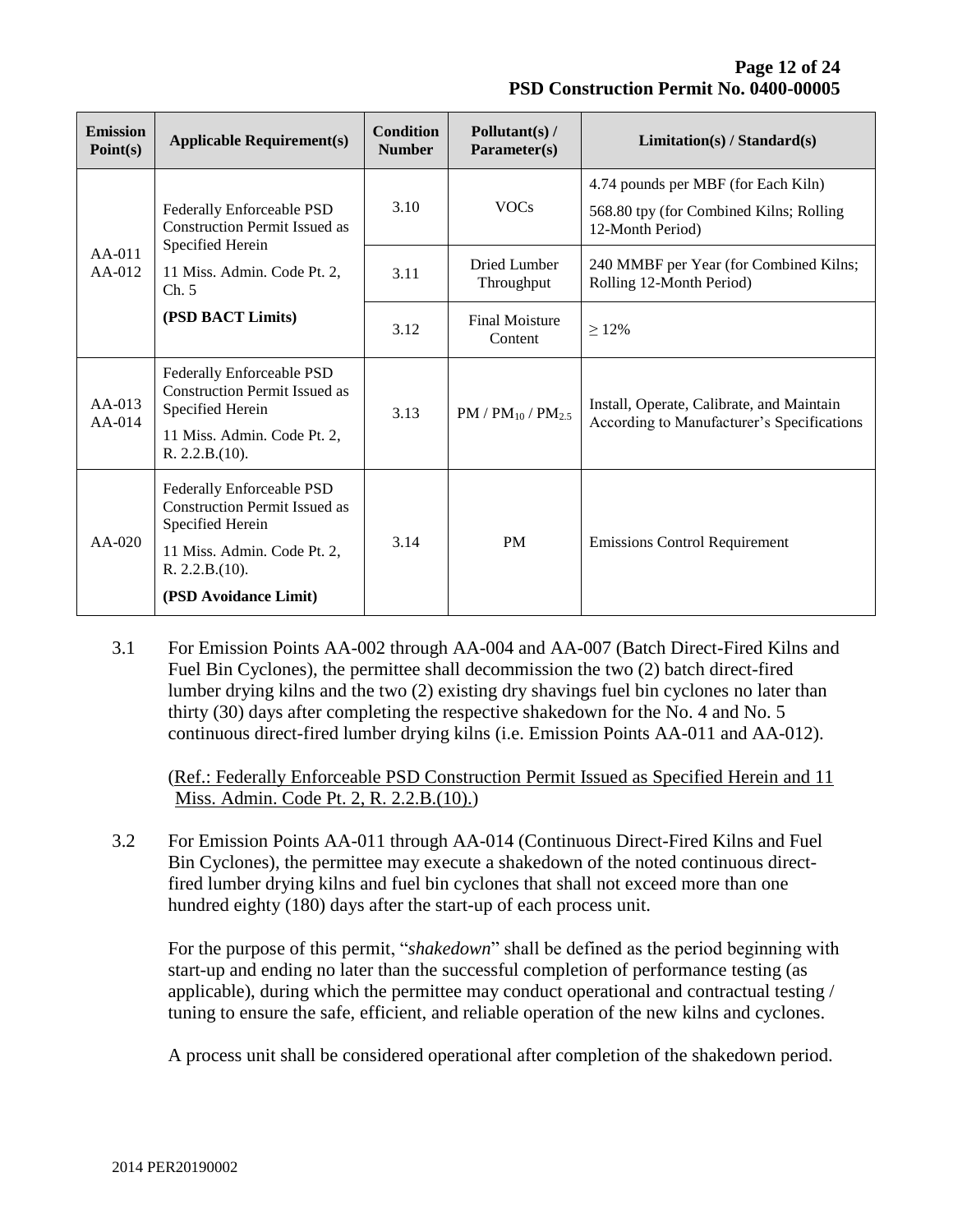(Ref.: Federally Enforceable PSD Construction Permit Issued as Specified Herein and 11 Miss. Admin. Code Pt. 2, R. 2.2.B.(10).)

- 3.3 For Emission Points AA-011 through AA-014 (Continuous Direct-Fired Kilns and Fuel Bin Cyclones), except as otherwise specified or limited herein, the permittee shall not cause or allow the emission of smoke into the open air from a point source or any manufacturing / industrial process on-site that exceeds forty percent (40%) opacity subject to the exceptions provided as follows:
	- (a) Start-up operations may produce emissions, which exceed 40% opacity for up to fifteen  $(15)$  minutes per start-up in any one  $(1)$  hour and not to exceed three  $(3)$ start-ups per stack in any twenty-four (24) hour period.
	- (b) Emissions resulting from soot blowing (i.e. ash removal) operations shall be permitted provided such emissions do not exceed 60% opacity and provided further that the aggregate duration of such emissions during any twenty-four (24) hour period does not exceed ten (10) minutes per billion BTU gross heating value of fuel in any 1 hour.

(Ref.: 11 Miss. Admin. Code Pt. 2, R. 1.3.A.)

3.4 For Emission Points AA-011 through AA-014 (Continuous Direct-Fired Kilns and Fuel Bin Cyclones), the permittee shall not discharge into the ambient air from a point source any contaminant of such opacity as to obscure an observer's view to a degree in excess of forty percent (40%) opacity. This shall not apply to vision obscuration caused by uncombined water droplets.

(Ref.: 11 Miss. Admin. Code, Pt. 2, R. 1.3.B.)

3.5 For Emission Points AA-011 through AA-014 (Continuous Direct-Fired Kilns and Fuel Bin Cyclones), except as otherwise specified herein, the permittee shall not cause or allow the emission of particulate matter (PM) in total quantities in any one (1) hour from any manufacturing process (which includes any associated stacks, vents, outlets, or combination thereof) to exceed the amount determined by the following relationship:

$$
E=4.1\ (p^{0.67})
$$

Where "*E*" is the emission rate in pounds per hour and "*p*" is the process weight input rate in tons per hour.

(Ref.: 11 Miss. Admin. Code Pt. 2, R. 1.3.F.(1).)

3.6 Emission Points AA-011 and AA-012 (Continuous Direct-Fired Kilns) are subject to and shall comply with the applicable requirements found in 40 CFR Part 63, Subpart DDDD – National Emission Standards for Hazardous Air Pollutants: Plywood and Composite Wood Products.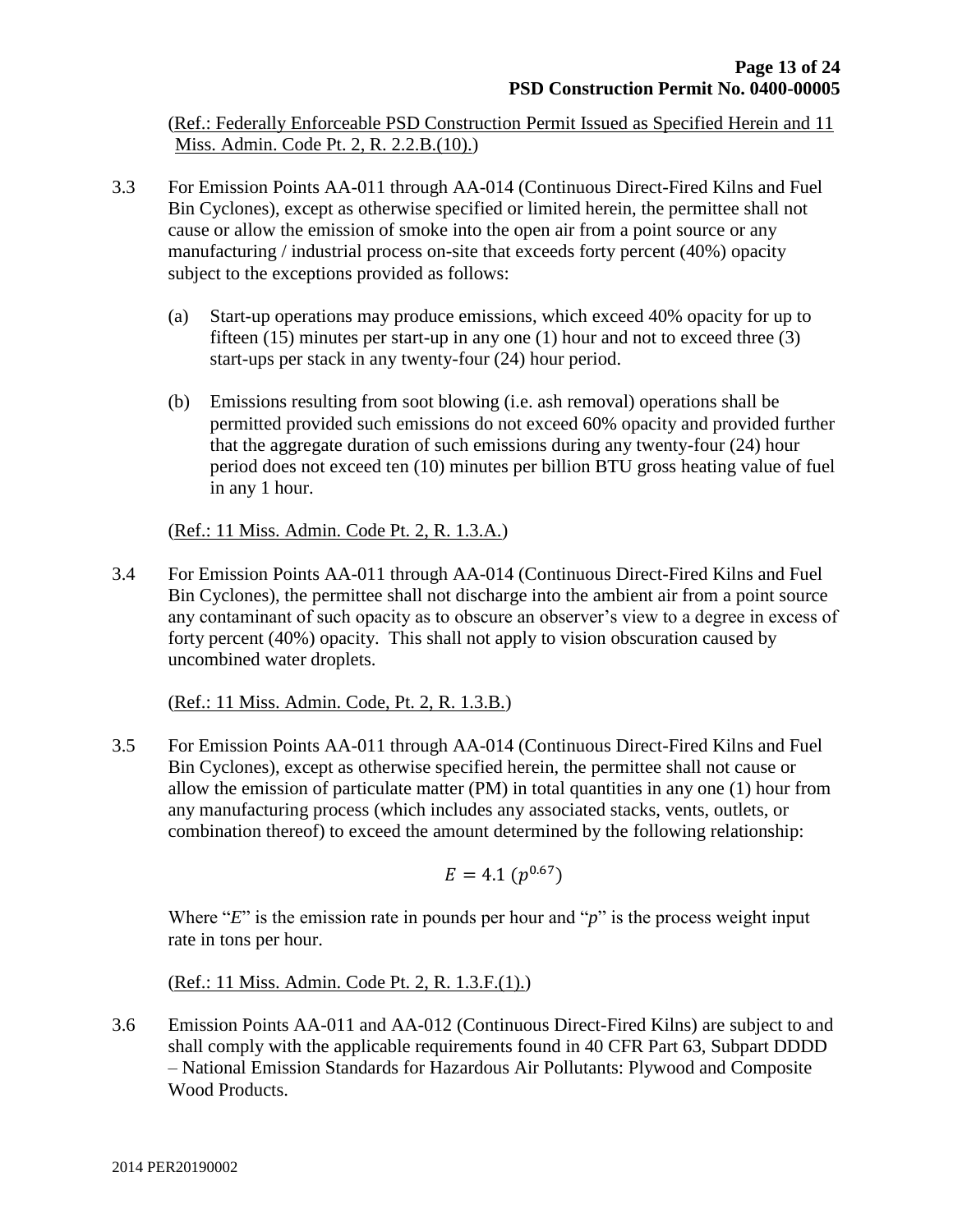(Ref.: 40 CFR 63.2231(a) and (b); Subpart DDDD)

3.7 For Emission Points AA-011 and AA-012 (Continuous Direct-Fired Kilns), except as otherwise specified herein, the permittee shall not cause the emission of gas containing sulfur oxides (measured as sulfur dioxide or  $SO<sub>2</sub>$ ) from the kilns in excess of five hundred (500) parts per million by volume ( $ppm_v$ ).

(Ref.: 11 Miss. Admin. Code Pt. 2, R. 1.4.B.(1).)

3.8 For Emission Points AA-011 and AA-012 (Continuous Direct-Fired Kilns), the permittee shall only utilize uncontaminated wood waste as a fuel source. For the purpose of this permit, "*uncontaminated wood waste*" is defined as any by-product generated from processing harvested timber / dried lumber (i.e. sawdust, bark, wood chips, shavings, etc.) that does not possess an artificial coating or residue.

Additionally, the permittee may purchase uncontaminated wood waste from third-party sources only if it meets the aforementioned definition.

(Ref.: Federally Enforceable PSD Construction Permit Issued as Specified Herein and 11 Miss. Admin. Code Pt. 2, R. 2.2.B.(10).)

3.9 For Emission Points AA-011 and AA-012 (Continuous Direct-Fired Kilns), the permittee shall install, operate, calibrate, and maintain the kilns in accordance with the manufacturer's specifications and recommendations.

(Ref.: Federally Enforceable PSD Construction Permit Issued as Specified Herein – PSD BACT Limit; 11 Miss. Admin. Code Pt. 2, Ch. 5.)

3.10 For Emission Points AA-011 and AA-012 (Continuous Direct-Fired Kilns), the permittee shall limit the emission of volatile organic compounds (VOCs) from each lumber drying kiln to no more than 4.74 pounds per thousand board feet (MBF) generated as determined by Wood Products Protocol 1 VOC (WPP1 VOC).

Additionally, VOC emissions from the combined lumber drying kilns shall not exceed 568.80 tons per year (tpy) based on a rolling 12-month period.

(Ref.: Federally Enforceable PSD Construction Permit Issued as Specified Herein – PSD BACT Limit; 11 Miss. Admin. Code Pt. 2, Ch. 5.)

3.11 For Emission Points AA-011 and AA-012 (Continuous Direct-Fired Kilns), the permittee shall limit the throughput of lumber dried in the combined lumber drying kilns to no more than 240,000 thousand board feet (MBF) [or 240 million board feet (MMBF)] per year based on a rolling 12-month period.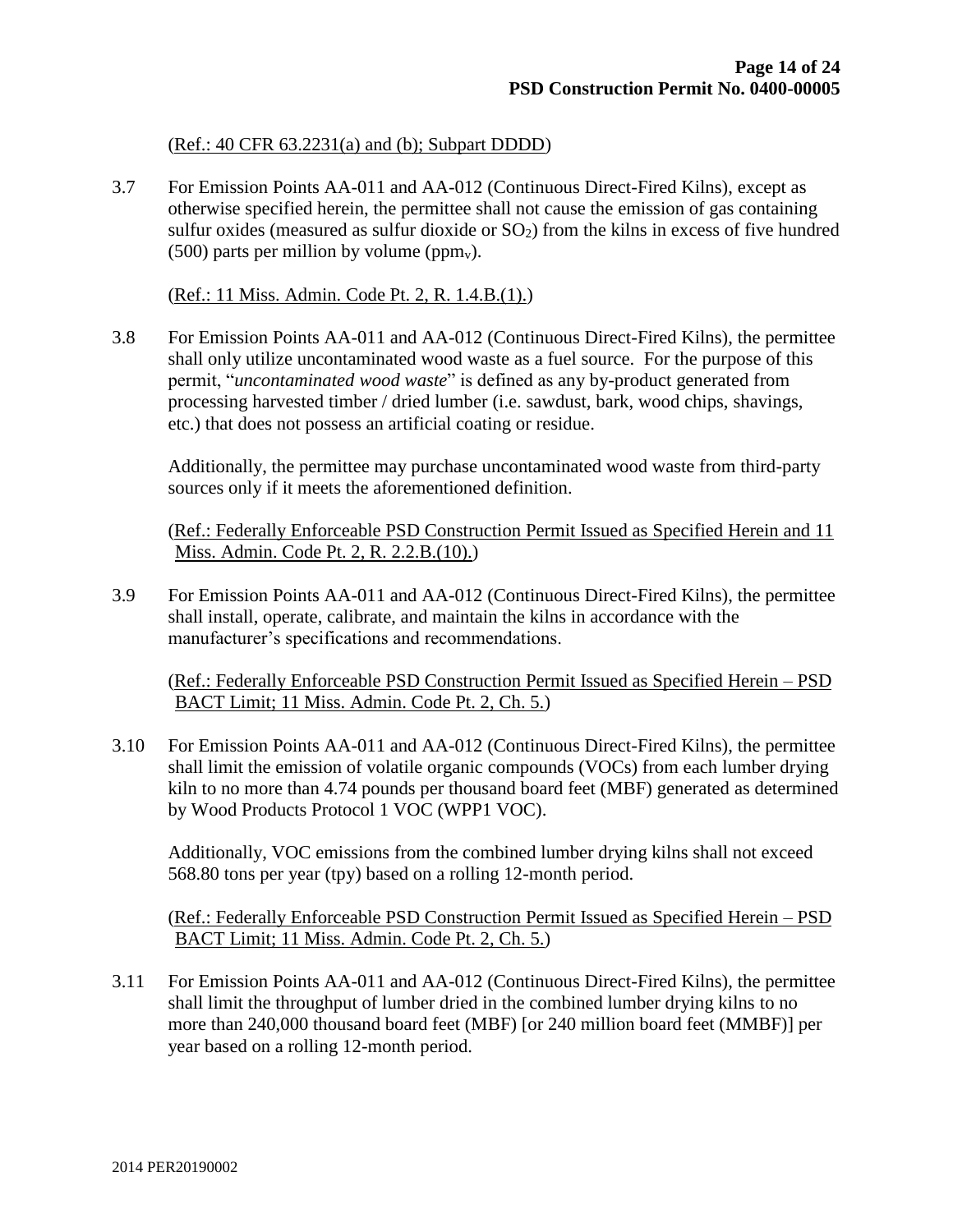(Ref.: Federally Enforceable PSD Construction Permit Issued as Specified Herein – PSD BACT Limit; 11 Miss. Admin. Code Pt. 2, Ch. 5.)

3.12 For Emission Points AA-011 and AA-012 (Continuous Direct-Fired Kilns), the permittee shall limit the final moisture content of dried lumber produced within each lumber drying kiln to 12% or greater.

(Ref.: Federally Enforceable PSD Construction Permit Issued as Specified Herein – PSD BACT Limit; 11 Miss. Admin. Code Pt. 2, Ch. 5.)

3.13 For Emission Points AA-013 and AA-014 (Fuel Bin Cyclones), the permittee shall install, operate, calibrate, and maintain the cyclones in accordance with the manufacturer's specifications and recommendations.

(Ref.: Federally Enforceable PSD Construction Permit Issued as Specified Herein and 11 Miss. Admin. Code Pt. 2, R. 2.2.B.(10).)

3.14 For Emission Point AA-020 (Haul Roads), the permittee shall maintain adequate base course coverage on the haul roads going in and out of the site to minimize the emission of particulate matter (PM). This condition shall demonstrate compliance with the sixty percent (60%) control efficiency used in the calculation of emissions from haul roads.

For the purpose of the permit, "*base course*" is defined as a loose aggregation of rock fragments (i.e. gravel).

(Ref.: Federally Enforceable PSD Construction Permit Issued as Specified Herein – PSD Avoidance Limit; 11 Miss. Admin. Code Pt. 2, Ch. 5.)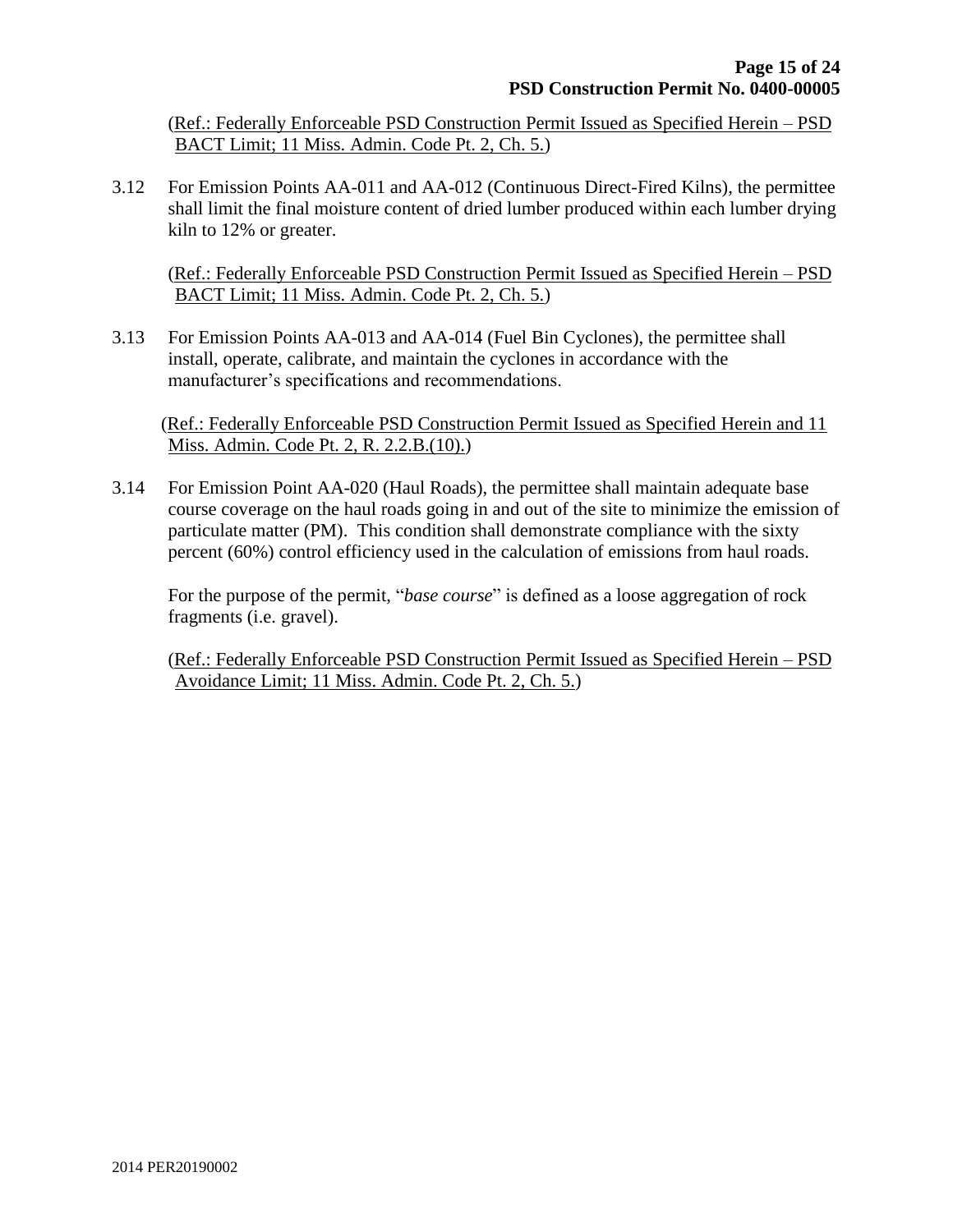# **SECTION 4 WORK PRACTICE STANDARDS**

#### THIS SECTION WAS INTENTIONALLY LEFT BLANK SINCE NO WORK PRACTICE STANDARDS APPLY TO THIS PERMIT ACTION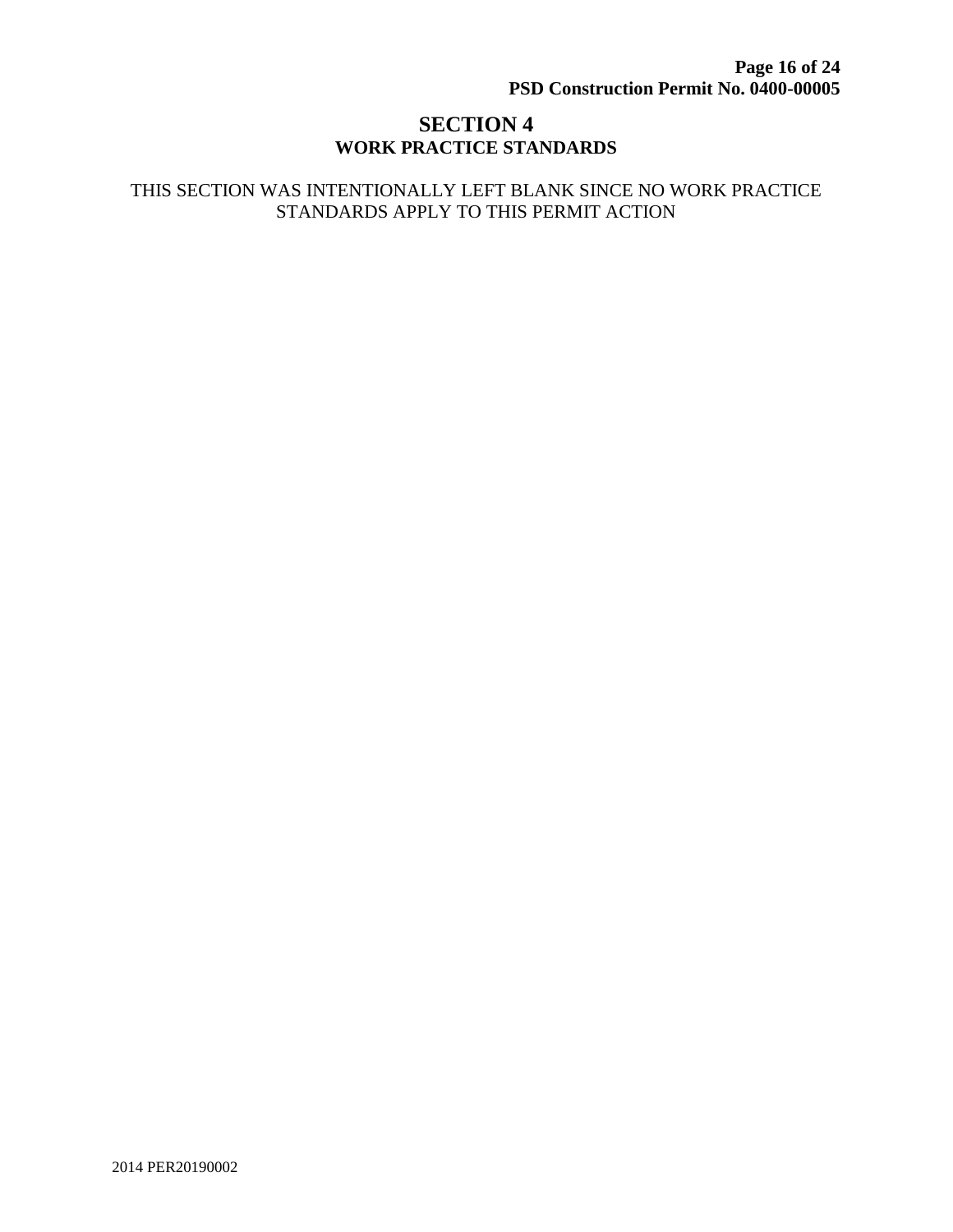# **SECTION 5 MONITORING AND RECORDKEEPING REQUIREMENTS**

| <b>Emission</b><br>Point(s) | Applicable<br>Requirement(s)           | <b>Condition</b><br><b>Number</b> | Pollutant(s) /<br>Parameter(s)   | <b>Monitoring / Recordkeeping</b><br>Required(s)                                                         |
|-----------------------------|----------------------------------------|-----------------------------------|----------------------------------|----------------------------------------------------------------------------------------------------------|
| AA-000                      | 11 Miss. Admin. Code Pt. 2,<br>R. 2.9. | 5.1                               | Recordkeeping                    | Maintain Records for a Minimum of Five (5)<br>Years                                                      |
| AA-011<br>$AA-012$          | 11 Miss. Admin. Code Pt. 2,<br>R. 2.9. | 5.2                               | <b>VOCs</b>                      | Develop, Implement, and Maintain a Work<br>Practice Standards Plan                                       |
|                             |                                        | 5.3                               | Dried Lumber<br>Throughput       | Monitor Throughput of Dried Lumber from<br>Combined Kilns (Monthly and Rolling 12-<br>Month Period)      |
|                             |                                        | 5.4                               | <b>Final Moisture</b><br>Content | Monitor Moisture Content of Dried Lumber<br>Processed in Planer Mill Area (Rolling 12-<br>Month Average) |
|                             |                                        | 5.5                               | Hours of Duration                | Monitor Date, Time, and Duration of Start-<br>Up and Shutdown Period Monthly                             |
| $AA-013$<br>$AA-014$        | 11 Miss. Admin. Code Pt. 2,<br>R. 2.9. | 5.6                               | Opacity                          | Perform Monthly Visible Emissions<br>Observations                                                        |
|                             |                                        | 5.7                               | $PM / PM_{10} / PM_{2.5}$        | Perform Monthly Maintenance Inspections                                                                  |
| $AA-020$                    | 11 Miss. Admin. Code Pt. 2,<br>R. 2.9. | 5.8                               | <b>PM</b>                        | Perform Monthly Visual Inspections                                                                       |

5.1 For Emission Point AA-000 (Facility-Wide), except as otherwise specified or limited herein, the permittee shall retain all required records, monitoring data, supporting information, and reports for a period of at least five (5) years from the date of the monitoring sample, measurement, report, or application. Supporting information includes all calibration and maintenance records, all original strip-chart recordings or other data from continuous monitoring instrumentation, and copies of all reports required by this permit. Copies of such records shall be submitted to the MDEQ as required by "Applicable Rules and Regulations" or this permit upon request.

(Ref.: 11 Miss. Admin. Code, Pt. 2, R. 2.9.)

5.2 For Emission Points AA-011 and AA-012 (Continuous Direct-Fired Kilns)**,** the permittee shall develop, implement, and maintain a plan that establishes work practice standards in accordance with the manufacturer's specifications for continuous direct-fired kiln operations. The plan shall establish a routine for conducting preventative maintenance on the kilns that includes, at a minimum, the following actions: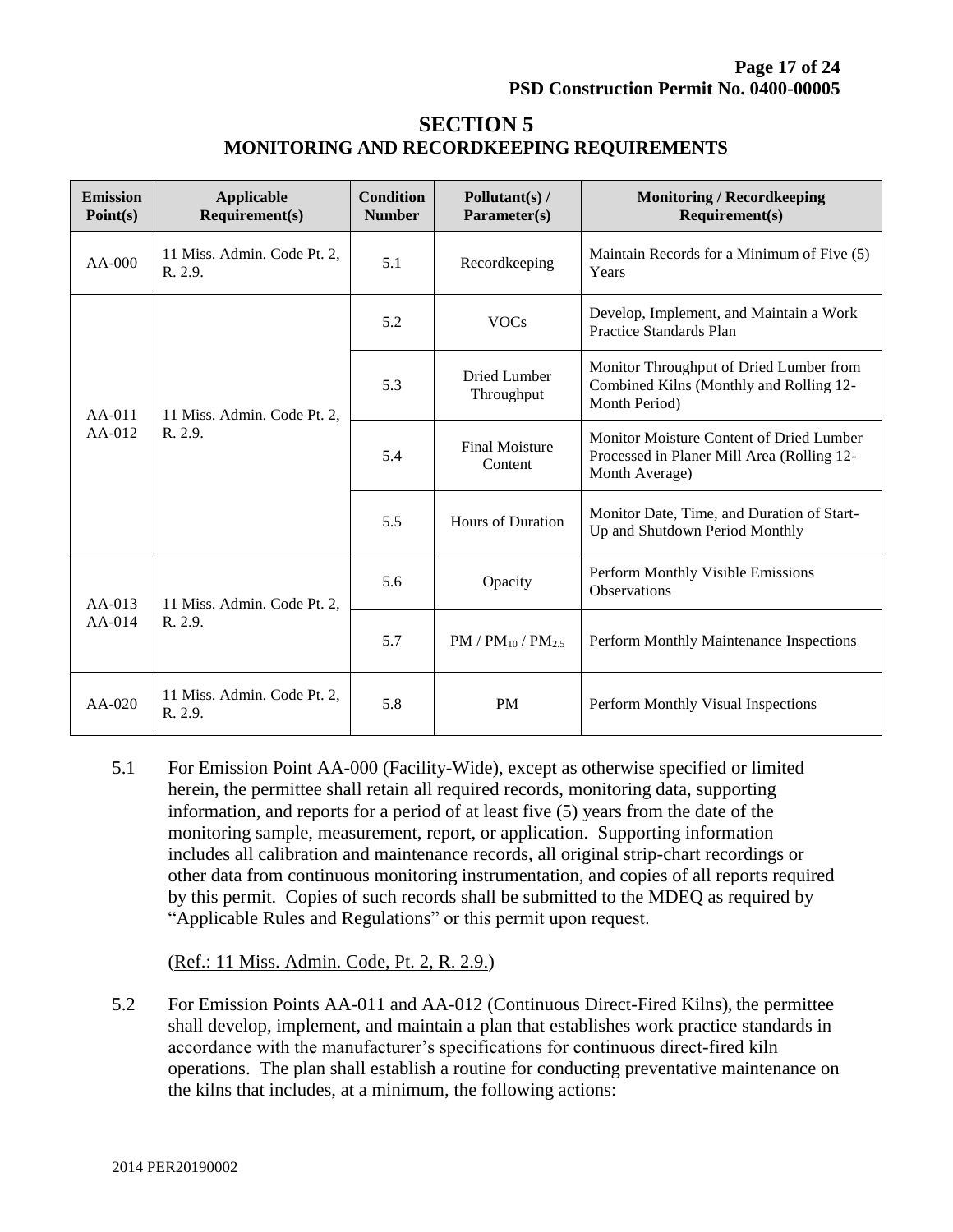- (a) Conducting walk-around inspections;
- (b) Confirming proper wet-bulb operation;
- (c) Conducting entrance / exit baffle inspections;
- (d) Checking wet-bulb wicks for integrity;
- (e) Greasing the kiln cart wheels and fan shaft bearings;
- (f) Checking hydraulic oil levels;
- (g) Calibrating moisture content equipment;
- (h) Calibrating temperature probe equipment;
- (i) Conducting gasifier burner clean-outs;
- (j) Checking for leaks in kiln pipe-work; and
- (k) Checking shaft seals at wall penetrations (if applicable).

All inspections and maintenance actions shall be conducted on the specified schedule as required by the plan. If any problem is noted during an inspection, the permittee shall perform the necessary maintenance to ensure operation of a kiln as originally designed.

(Ref.: 11 Miss. Admin. Code, Pt. 2, R. 2.9.)

5.3 For Emission Points AA-011 and AA-012 (Continuous Direct-Fired Kilns), the permittee shall monitor and record the throughput of lumber dried by the collective lumber drying kilns in thousand board feet (MBF) both monthly and on a rolling 12-month period.

(Ref.: 11 Miss. Admin. Code Pt. 2, R. 2.9.)

5.4 For Emission Points AA-011 and AA-012 (Continuous Direct-Fired Kilns), the permittee shall demonstrate compliance with the moisture content limit specified in Condition 3.12 by monitoring and recording the moisture content of dried lumber that is processed through the planer mill on a rolling 12-month average.

(Ref.: 11 Miss. Admin. Code Pt. 2, R. 2.9.)

5.5 For Emission Points AA-011 and AA-012 (Continuous Direct-Fired Kilns), the permittee shall monitor and record the date, time, and duration of every start-up and shutdown period experienced by each kiln (in which emissions are diverted to the corresponding abort stack) monthly.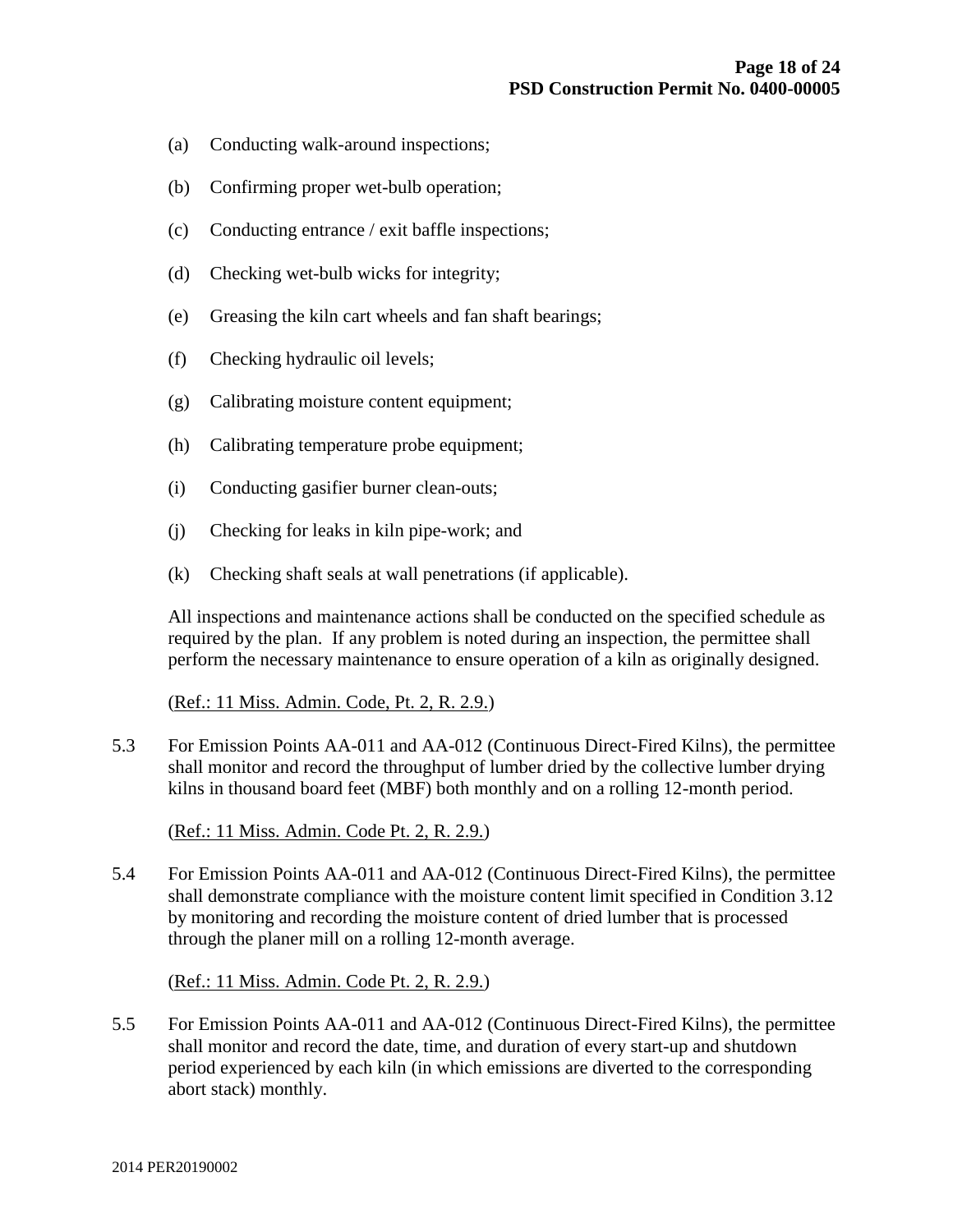(Ref.: 11 Miss. Admin. Code Pt. 2, R. 2.9.)

5.6 For Emission Points AA-013 and AA-014 (Fuel Bin Cyclones), the permittee shall have personnel certified in Visible Emission Evaluations (VEE) under EPA Test Method 9 perform and record a monthly visible emissions observation in accordance with EPA Test Method 22 on the exhaust of each cyclone during daylight hours and during representative operating conditions for each cyclone.

If visible emissions are detected during an observation period from a cyclone, a VEE shall then be performed and recorded in accordance with Method 9. If the visible emissions after a period of six (6) consecutive minutes are determined to be less than twenty percent (20%) opacity, the permittee may discontinue the VEE. In the event that a VEE is required but cannot be conducted on a denoted cyclone, the permittee shall record a written explanation as to why it was not possible to perform the VEE.

The permittee shall maintain documentation pertaining to all visual observations, the nature and cause of any visible emissions, any corrective action(s) taken to prevent or minimize emissions, and the date  $/$  time when visual emission observations were conducted.

(Ref.: 11 Miss. Admin. Code Pt. 2, R. 2.9.)

- 5.7 For Emission Points AA-013 and AA-014 (Fuel Bin Cyclones), the permittee shall perform and record a monthly inspection on each cyclone to ensure that each unit is operating as originally designed. An inspection shall evaluate, at a minimum, the following components:
	- (a) Blowers;
	- (b) Air lock valves;
	- (c) Fans; and
	- (d) Any piping associated with a cyclone.

If any problem is noted during an inspection, the permittee shall conduct and record the necessary maintenance action(s) to ensure operation of the cyclone as originally designed.

(Ref.: 11 Miss. Admin. Code Pt. 2, R. 2.9.)

5.8 For Emission Point AA-020 (Haul Roads), the permittee shall perform and record a monthly visual inspection of the haul roads going in and out of the site to evaluate the overall base course coverage.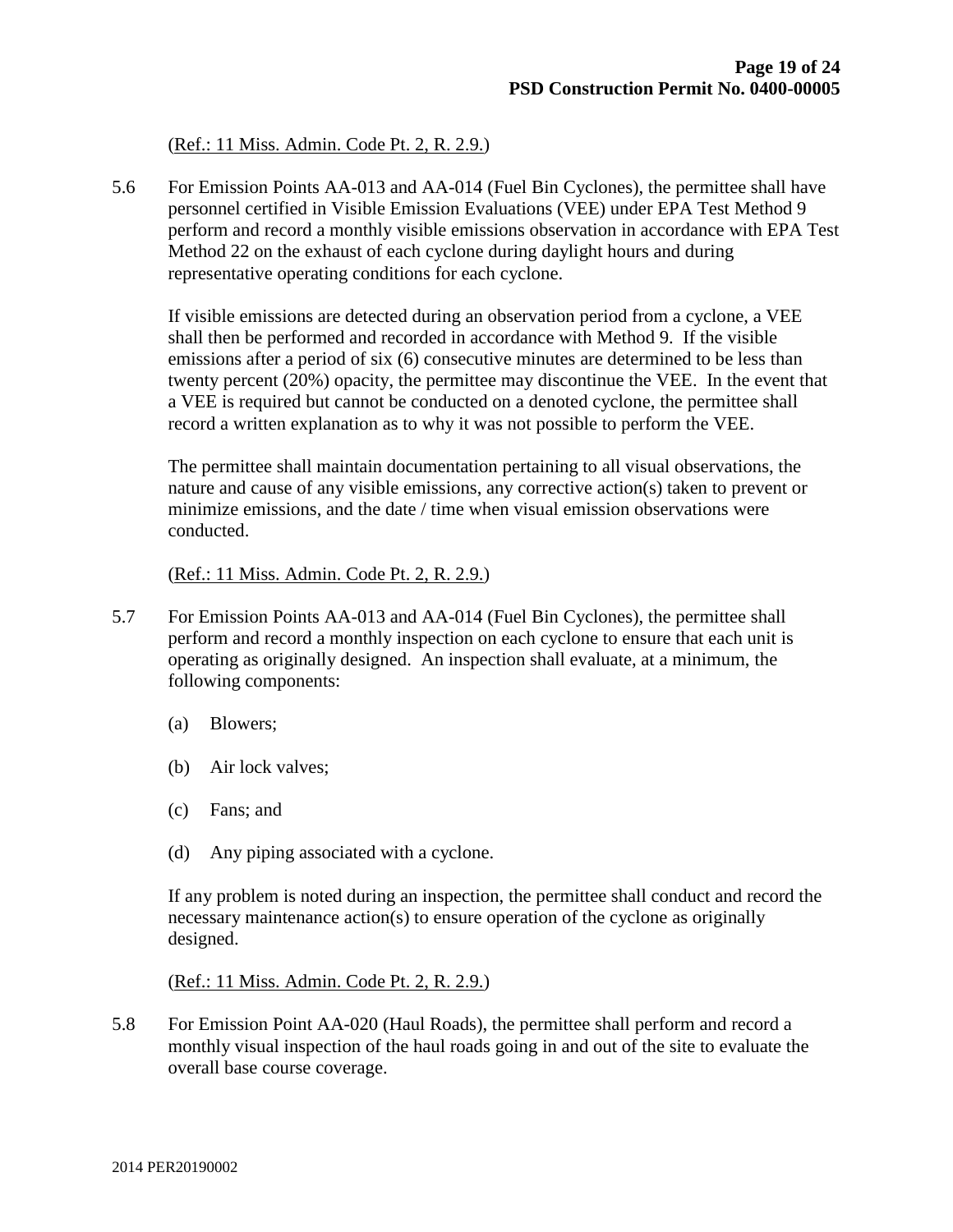If a haul road is found to possess inadequate base course coverage during an inspection, the permittee shall conduct and record the necessary maintenance action(s) to ensure compliance with the control efficiency specified in Condition 3.14 no later than seven (7) days after the corresponding inspection.

(Ref.: 11 Miss. Admin. Code Pt. 2, R. 2.9.)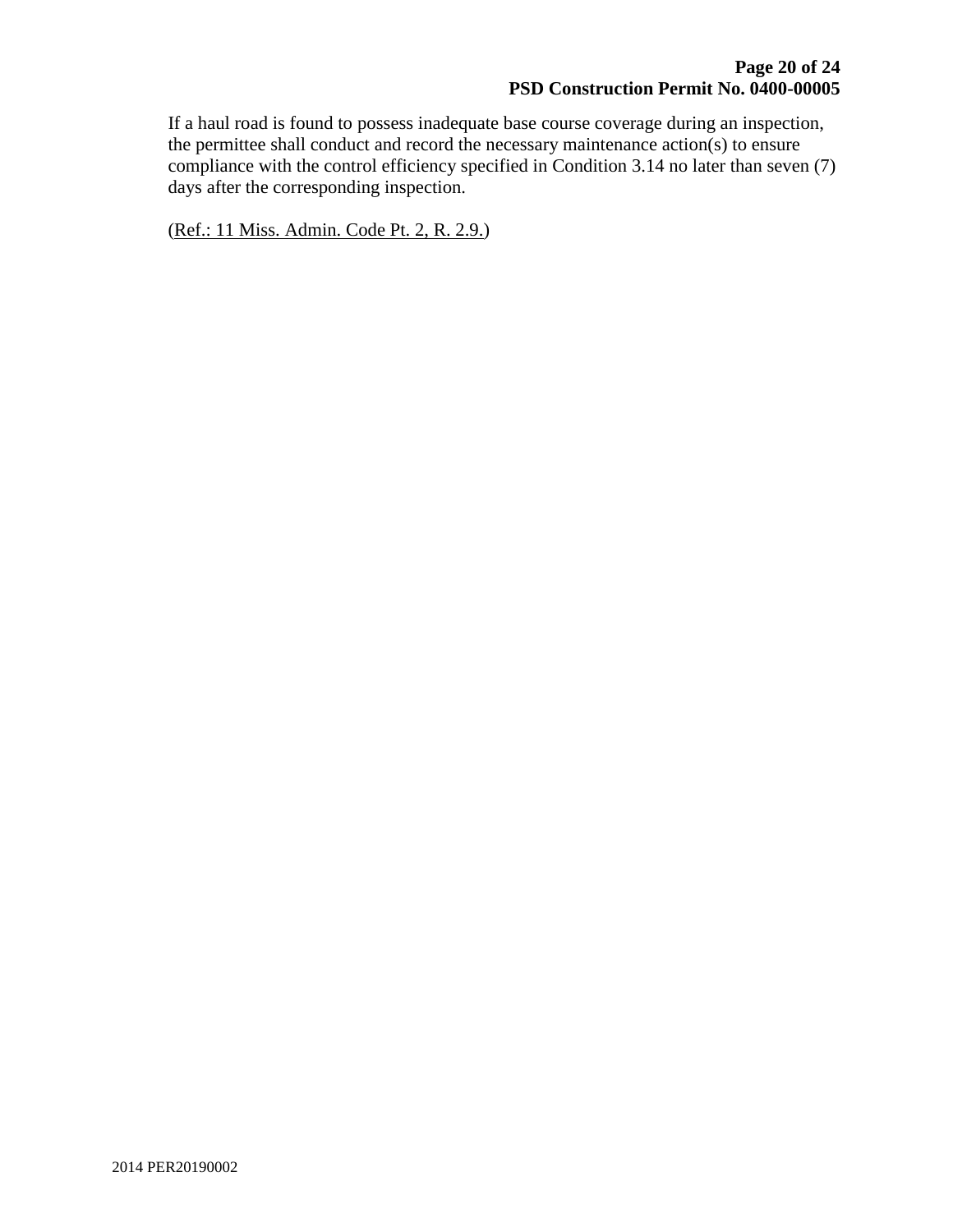# **SECTION 6 REPORTING REQUIREMENTS**

| <b>Emission</b><br>Point(s)              | <b>Applicable Requirement(s)</b>                            | <b>Condition</b><br><b>Number</b> | <b>Reporting Requirement(s)</b>                                                                                        |  |
|------------------------------------------|-------------------------------------------------------------|-----------------------------------|------------------------------------------------------------------------------------------------------------------------|--|
| $AA-000$                                 | 11 Miss. Admin. Code Pt. 2, R.                              | 6.1                               | Submit Notification(s) / Report(s) Certified by a Responsible<br>Official or Duly Authorized Representative            |  |
|                                          | 2.9.                                                        | 6.2                               | Report Deviation from Requirements Within Five (5) Days                                                                |  |
|                                          | 11 Miss. Admin. Code Pt. 2, R.<br>$2.5.C.(2)$ .             | 6.3                               | Submit Notification on the Commencement of Construction                                                                |  |
|                                          | 11 Miss. Admin. Code Pt. 2, R.<br>2.5.C.(3).                | 6.4                               | Submit Notification when Construction Does Not Begin<br>Within 18 Months                                               |  |
|                                          | 11 Miss. Admin. Code Pt. 2, R.<br>$2.5.D.(1)$ . and $(3)$ . | 6.5                               | Submit Notification on the Completion of Construction                                                                  |  |
|                                          | 11 Miss. Admin. Code Pt. 2, R.<br>2.2.B.(11).               | 6.6                               | Submit Semi-Annual Monitoring Report                                                                                   |  |
| AA-002<br>$AA-003$<br>$AA-004$<br>AA-007 | 11 Miss. Admin. Code Pt. 2, R.<br>2.9.                      | 6.7                               | Submit Notification of Completed Decommission Activities<br>for Existing Process Units                                 |  |
| AA-011<br>AA-012                         | 11 Miss. Admin. Code Pt. 2, R.<br>2.9.                      | 6.8                               | Submit Notification of Initial Start-Up for New Process Units<br>Submit Notification of Shakedown Period Completion    |  |
|                                          | 11 Miss. Admin. Code Pt. 2, R.<br>2.2.B.(11).               | 6.9                               | Submit Semi-Annual Report of Dried Lumber Throughput<br>(from Combined Kilns)                                          |  |
|                                          |                                                             | 6.10                              | Submit Annual Compliance Certification for Final Moisture<br>Content (for Combined Kilns)                              |  |
|                                          | 11 Miss. Admin. Code Pt. 2, R.<br>2.9.                      | 6.11                              | Submit Work Practice Standards Plan<br>Submit Semi-Annual Notification of Amendment to Work<br>Practice Standards Plan |  |
|                                          |                                                             | 6.12                              | Submit Semi-Annual Report on Kilns not Operating in<br>Accordance with Manufacturer's Specifications                   |  |
| AA-013<br>AA-014                         | 11 Miss. Admin. Code Pt. 2, R.<br>2.9.                      | 6.13                              | Submit Semi-Annual Report of Visible Emission Evaluation /<br><b>Cyclone Operational Information</b>                   |  |

6.1 For Emission Point AA-000 (Facility-Wide), any notification / report required by this permit to be submitted to the MDEQ shall contain a certification signed by an authorized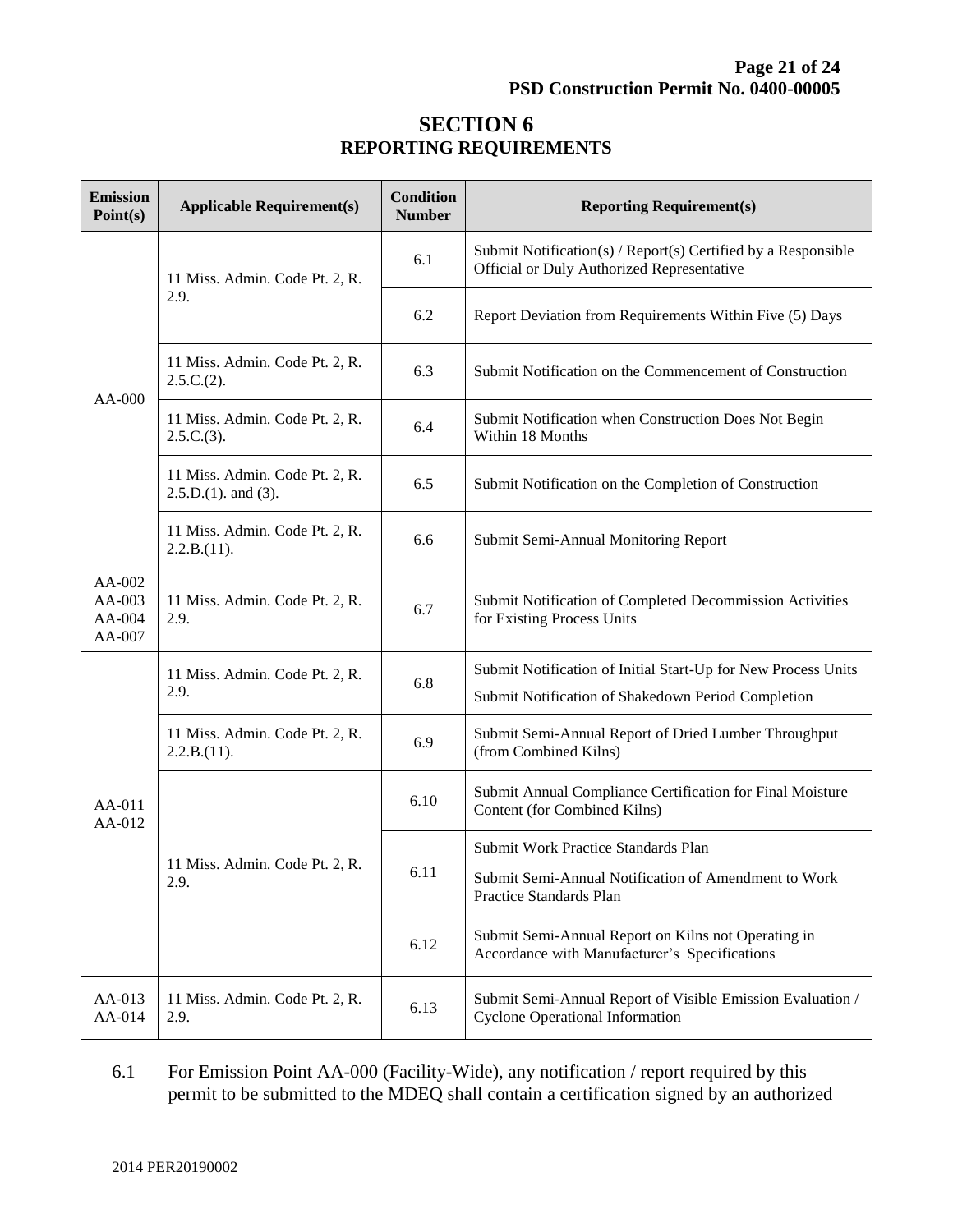Responsible Official (RO) or Duly Authorized Representative (DAR) that states, based on information and belief formed after reasonable inquiry, the statements and information in the document are true, accurate, and complete.

(Ref.: 11 Miss. Admin. Code Pt. 2, R. 2.9.)

6.2 For Emission Point AA-000 (Facility-Wide), except as otherwise specified herein, the permittee shall report all deviations from permit requirements, including those attributable to upsets, the probable cause of such deviations, and any corrective action(s) / preventive measures taken. The report shall be made within five (5) working days of the time the deviation began.

(Ref.: 11 Miss. Admin. Code Pt. 2, R. 2.9.)

6.3 For Emission Point AA-000 (Facility-Wide), the permittee shall notify the MDEQ in writing that construction has begun no later than fifteen (15) days after actual construction commences.

(Ref.: 11 Miss. Admin. Code Pt. 2, R. 2.5.C.(2).)

6.4 For Emission Point AA-000 (Facility-Wide), the permittee shall notify the MDEQ in writing when construction does not begin within eighteen (18) months of issuance or if construction is suspended for 18 months or more.

(Ref.: 11 Miss. Admin. Code Pt. 2, R. 2.5.C.(3).)

6.5 For Emission Point AA-000 (Facility-Wide), upon the completion of construction / installation of an approved stationary source or modification, and prior to commencing operation, the permittee shall notify the MDEQ in writing that construction / installation has been completed in accordance with the approved plans and specifications on file no later than fifteen (15) days after completing the actual construction / installation of a process unit.

(Ref.: 11 Miss. Admin. Code Pt. 2, R. 2.5.D.(1). and (3).)

6.6 For Emission Point AA-000 (Facility-Wide), except as otherwise specified herein and upon certifying completion of construction, the permittee shall submit a semi-annual report that is postmarked no later than January  $31<sup>st</sup>$  and July  $31<sup>st</sup>$  of each calendar year for the preceding six-month period. The report shall contain any monitoring data specified in Section 6 of this permit. Additionally, all instances of deviations from permit requirements shall be clearly identified in the report.

(Ref.: 11 Miss. Admin. Code Pt. 2, R. 2.2.B.(11).)

6.7 For Emission Points AA-002, AA-003, AA-004, and AA-007 (Batch Direct-Fired Kilns and Fuel Bin Cyclones), the permittee shall notify the MDEQ in writing on the completed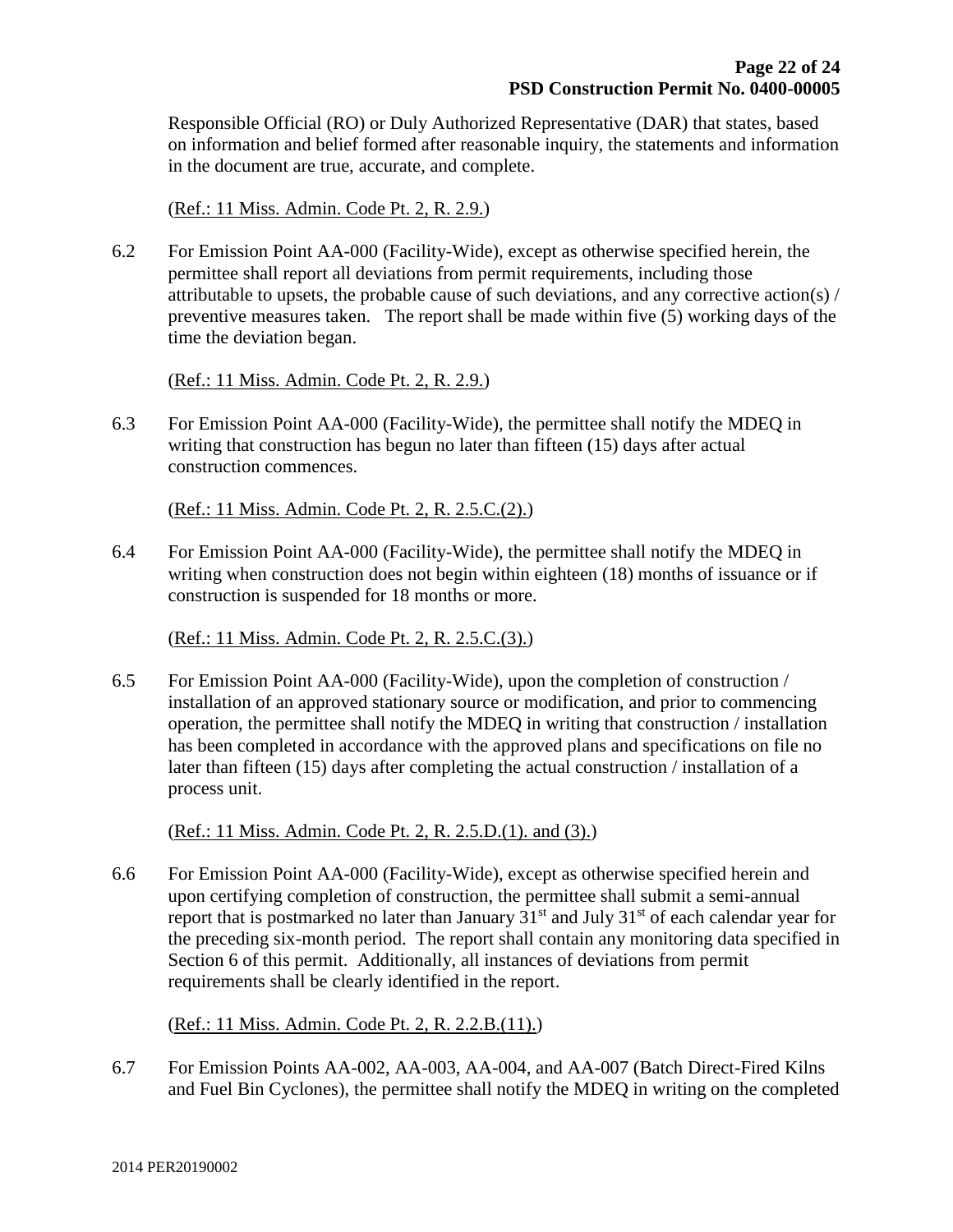decommission of the two (2) batch direct-fired lumber drying kilns and the two (2) existing dry shavings fuel bin cyclones no later than fifteen (15) days after the respective decommission date(s).

#### (Ref.: 11 Miss. Admin. Code Pt. 2, R. 2.9.)

- 6.8 For Emission Points AA-011 and AA-012 (Continuous Direct-Fired Kilns), the permittee shall notify the MDEQ in writing about the following periods no later than fifteen (15) days after the actual respective dates:
	- (a) The start-up of each new kiln; and
	- (b) The completion of the shakedown period for each kiln.

(Ref.: 11 Miss. Admin. Code Pt. 2, R. 2.9.)

6.9 For Emission Points AA-011 and AA-012 (Continuous Direct-Fired Kilns), the permittee shall submit a semi-annual report in accordance with Condition 6.6 that details the total throughput of lumber dried by the combined lumber drying kilns in thousand board feet (MBF) both monthly and on a rolling 12-month period.

(Ref.: 11 Miss. Admin. Code Pt. 2, R. 2.2.B.(11).)

6.10 For Emission Points AA-011 and AA-012 (Continuous Direct-Fired Kilns), the permittee shall submit an initial annual certification acknowledging if the lumber dried in each kiln complied with the moisture content limit specified by Condition 3.12 no later than January  $31<sup>st</sup>$  of the applicable calendar year for the preceding year.

Thereafter, the permittee shall submit a subsequent semi-annual certification in accordance with Condition 6.6. that details if the lumber dried in each kiln complied with the specified moisture content limit.

If the certification denotes non-compliance with the referenced final moisture content limit, the permittee shall include with the corresponding certification an additional report that details the number of excursions experienced within a reporting period and the duration of each excursion experienced.

(Ref.: 11 Miss. Admin. Code Pt. 2, R. 2.9.)

6.11 For Emission Points AA-011 and AA-012 (Continuous Direct-Fired Kilns), the permittee shall submit the initial Work Practice Standards Plan required by Condition 5.2 to the MDEQ no later than sixty (60) days after certifying completion of construction.

Thereafter, the permittee shall submit a semi-annual report in accordance with Condition 6.6 that summarizes any revision(s) made to the maintenance and inspection. If an amendment is made to the plan in any six-month period, the permittee shall include the